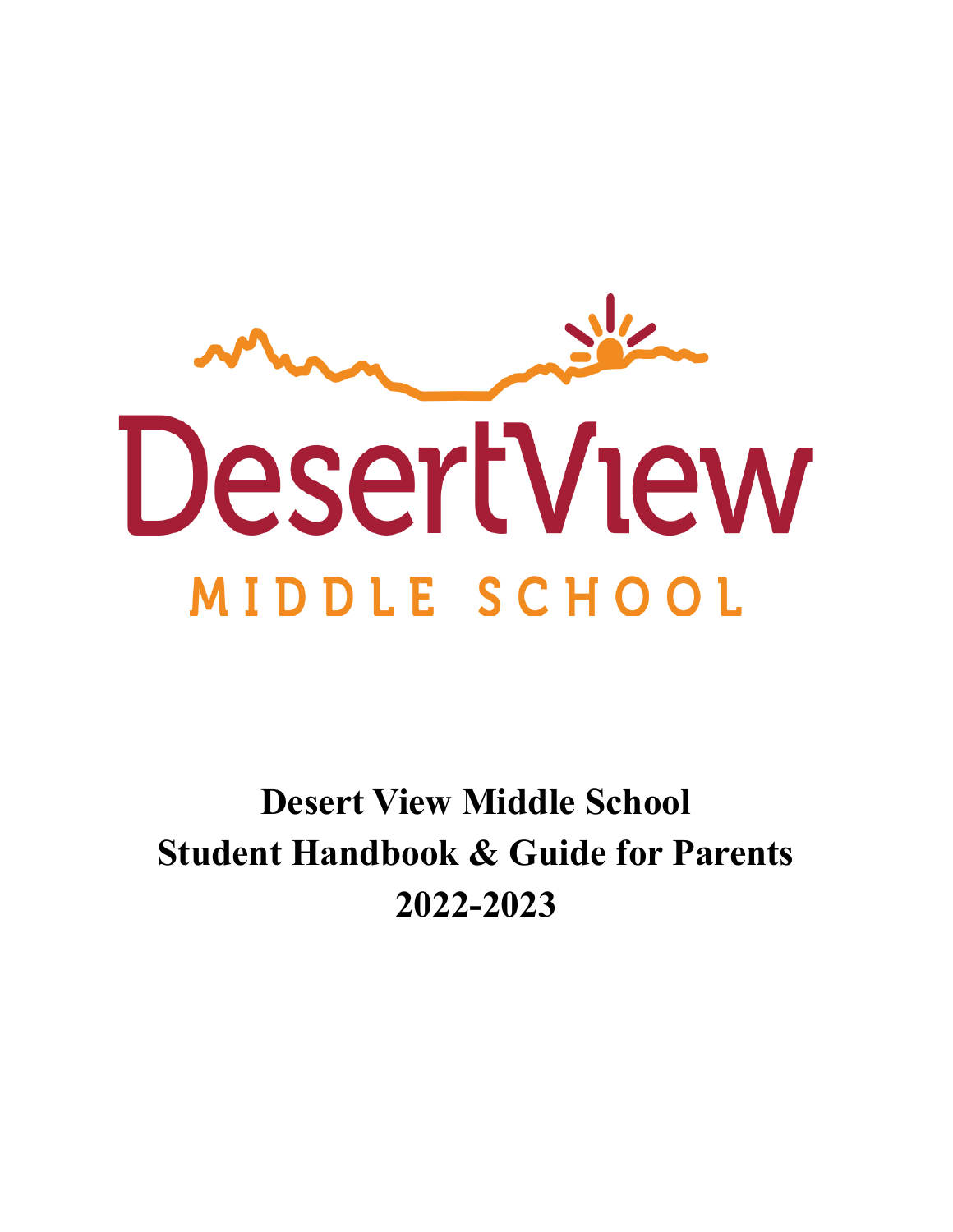| <b>Contents</b>                                              |    |
|--------------------------------------------------------------|----|
| Welcome to Desert View Middle School for School Year 2022-23 | 3  |
| Mission                                                      | 4  |
| <b>Beliefs</b>                                               | 4  |
| <b>Student Identification Badges</b>                         | 4  |
| <b>Visitors</b>                                              | 4  |
| Attendance                                                   | 5  |
| Absence make-up                                              | 7  |
| Absences awarding of credit                                  | 7  |
| Absence and tardies to Class                                 | 7  |
| Reporting to School                                          | 8  |
| <b>Student Participation in Activities</b>                   | 8  |
| <b>Educational Tours and Trips</b>                           | 8  |
| Early Dismissal of Students                                  | 10 |
| <b>Concurrent Enrollment</b>                                 | 10 |
| <b>Bus Conduct</b>                                           | 11 |
| Dress and Grooming                                           | 11 |
| Web 2.0 Policy                                               | 12 |
| Technology Acceptable Use Policy                             | 12 |
| <b>Computer Use Guidelines</b>                               | 12 |
| Fire Drills                                                  | 13 |
| <b>Evacuation Procedures</b>                                 | 14 |
| <b>Grading Procedures</b>                                    | 14 |
| Credit Eligibility                                           | 14 |
| Progress Reporting                                           | 14 |
| <b>Student Transcripts and Student Records</b>               | 15 |
| <b>Student Work</b>                                          | 15 |
| <b>Class Participation</b>                                   | 15 |
| <b>Student Awareness</b>                                     | 15 |
| Appeal of Grade                                              | 15 |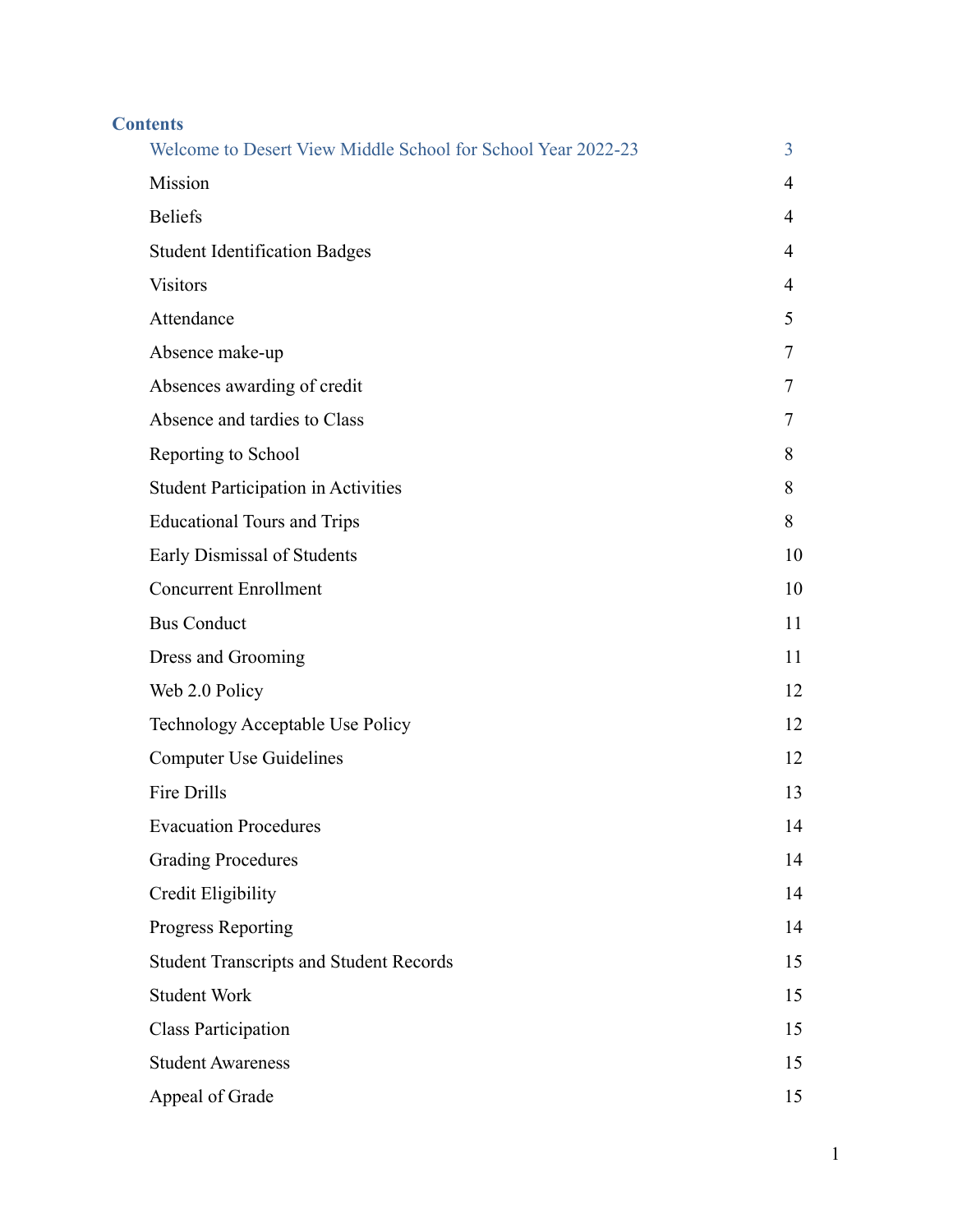| Honor Roll                                                     | 15 |
|----------------------------------------------------------------|----|
| Lunches                                                        | 16 |
| <b>Retention Policy</b>                                        | 16 |
| <b>Emergency Contact Information</b>                           | 16 |
| Photos and Videotaping                                         | 16 |
| <b>Student Code of Conduct</b>                                 | 16 |
| Safe Schools Policy                                            | 17 |
| Discipline Code                                                | 18 |
| Discipline Matrix                                              | 18 |
| Investigation process of student violations of conduct of code | 19 |
| <b>School Safety Reporting</b>                                 | 20 |
| <b>Confiscation of Materials</b>                               | 20 |
| Out-Of-School Suspension                                       | 20 |
| Long Term Suspension/Expulsion                                 | 20 |
| Care of School Property                                        | 21 |
| Smoke-Free Schools                                             | 21 |
| <b>Substance Abuse</b>                                         | 21 |
| Firearms/Weapons                                               | 21 |
| <b>Bomb Threats</b>                                            | 22 |
| Vandalism                                                      | 22 |
| Medication & First Aid                                         | 22 |
| <b>Emergency Medication Administration</b>                     | 22 |
| Lost and Found                                                 | 22 |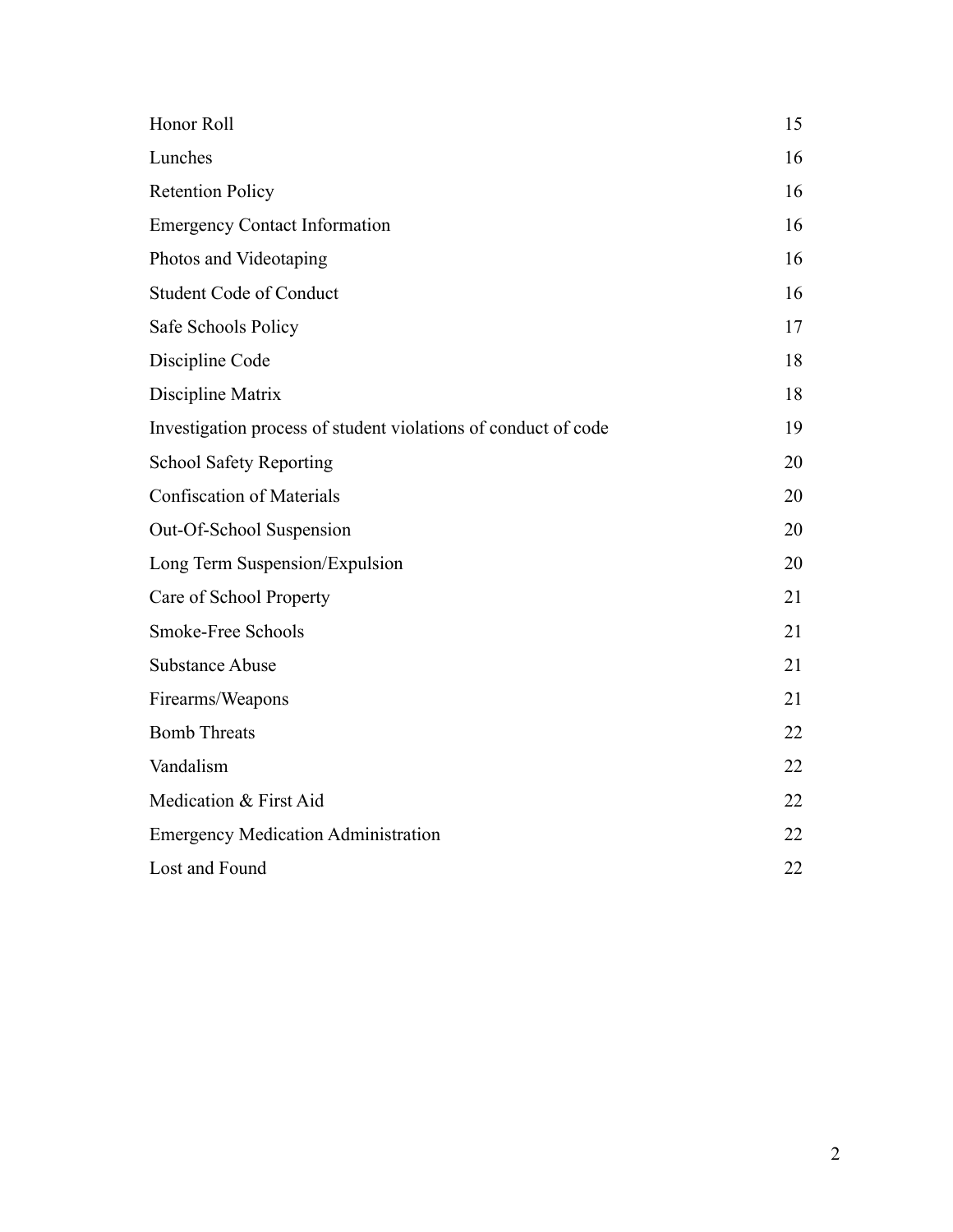### **Welcome to Desert View Middle School for School Year 2022-23**

Dear Parent(s)/Guardian(s):

Desert View Middle School has established itself as one of the finest schools in the country by remaining true to the core values that drive its mission: *Educate with Knowledge; Empower with Character; Equip for Life.* These values remain as compelling as ever going into the new school year.

We want to provide a strong academic program that encourages the development of critical thinking; we want our students collaborating with each other; we want them to communicate effectively; and most importantly, we want our students thinking creatively in ways that help them to become empowered to meet the future with confidence.

In short, we want our students and families to have the Desert View MS Experience. In doing so, our students receive a personalized learning experience in a safe and nurturing environment that prepares them for the  $21<sup>st</sup>$  century.

As educators, we are servant-leaders. We serve the students, parents, teachers, and school community. Our experience and training have prepared us well. We are committed to extending DVM's reputation as a community of caring teachers and students seeking to challenge themselves.

Educators at DVMS are dedicated, caring, and well prepared to provide a quality education for all students. DVMS equips our educators with ongoing professional development aligned with Arizona State Standards and student needs. Information regarding the education and experience of the teacher(s) and learning coach(es) working with your student may be viewed upon request. If you wish to view the information, please contact the school office.

As members of the DVMS school community and family, we are proud to say: *We Are Desert View Middle School!*

*Go Dragons!*

Tamy Durham, Principal Jayleen Hackmann, Assistant Principal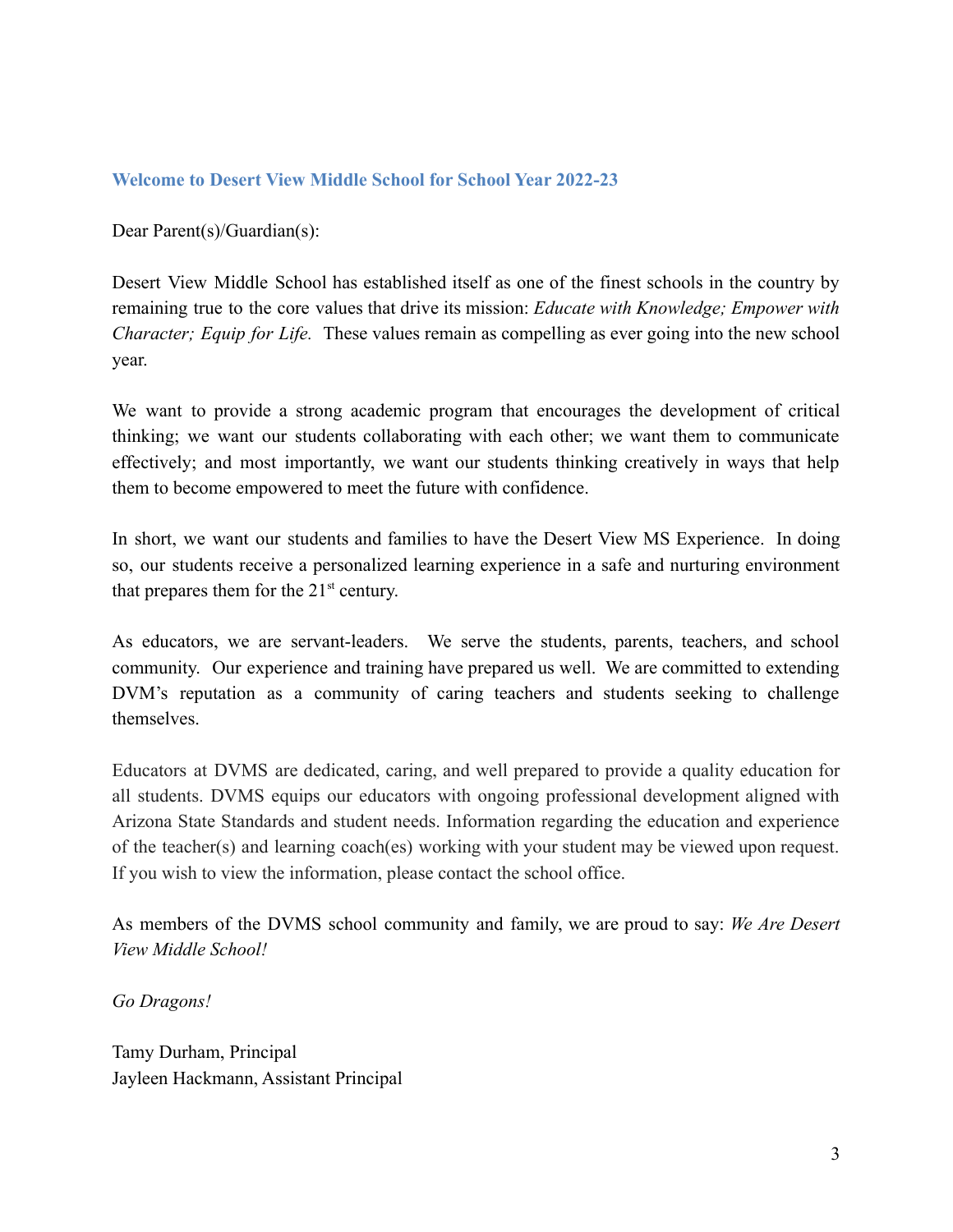#### **Mission**

<span id="page-4-0"></span>The mission of DVMS is to *Educate with Knowledge, Empower with Character, and Equip for Life* all students who join us in our unique educational model.

### **Beliefs**

- We believe that the parent/guardian is the child's primary teacher.
- We believe that DVMS plays a supporting role in equipping your child for academic success.
- We believe that together, through a strong and consistent partnership, we can facilitate a strong, comprehensive learning experience for your child.
- We believe in natural consequences and accountability which promotes mature, self-sufficient learners.
- We believe that learners for life are created when the student develops a genuine desire to learn. It should be developed at the discovery that learning is fun, and the right thing to do.

### **Student Identification Badges**

Student identification badges will be provided to all students. Students will be required to carry their Student ID with them at all times during regular school hours. Student IDs will be used to take attendance. Student ID's will also be required to attend certain evening and extra-curricular events.

### *Replacement*

A \$15 replacement fee will be assessed for lost or stolen IDs. After four consecutive days of not having an ID, the student will be required to replace their ID. Parents will be notified after the third consecutive school day.

### **Visitors**

<span id="page-4-1"></span>Parents are encouraged to confer often with teachers, counselors and principals. In the event that a parent would like to observe a classroom, they must make arrangements with the teacher prior to the visit.

All visitors are required to register and present photo identification at the front desk in the main lobby. No student visitors are permitted except in unusual circumstances and only with prior approval of school administration.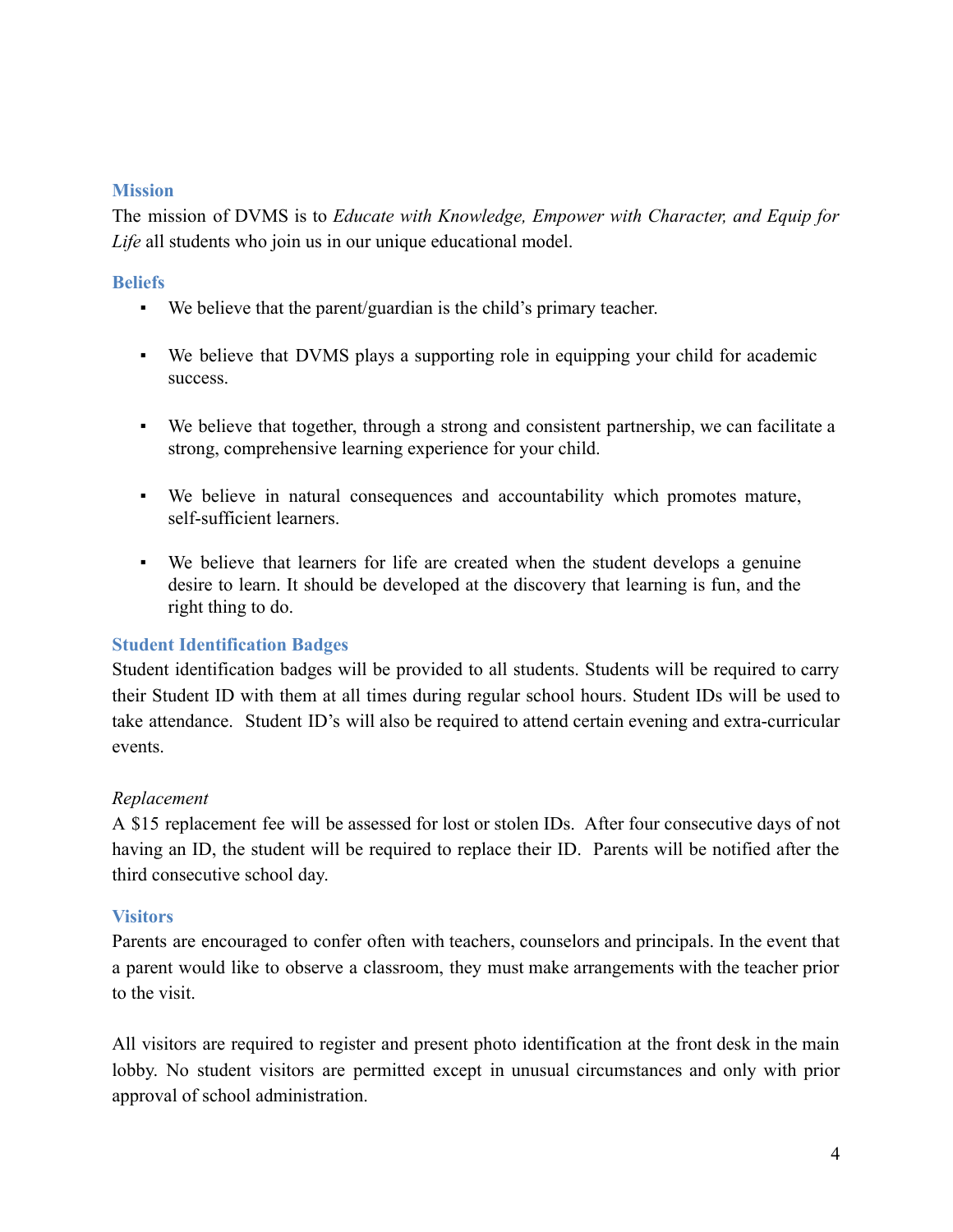<span id="page-5-0"></span>While in the building, all visitors must be escorted by a school employee.

# **Attendance**

# *Purpose*

Desert View Middle School requires that school age students enrolled in the school attend school regularly in accordance with state laws. The educational program offered by the school is predicated upon the presence of the student and requires continuity of instruction and classroom participation in order for students to achieve academic standards and consistent educational progress. The interaction of students with one another in the classroom and their participation in planned learning activities under the supervision of the school personnel are vital to the learning process.

# *Authority*

Attendance shall be required of all students enrolled in Desert View Middle School during the days and hours that school is in session, except that a principal or teacher may excuse a student for temporary absences when receiving satisfactory evidence of mental, physical, or other urgent reasons that may reasonably cause the student's absence. Urgent reasons shall be strictly construed and do not permit irregular attendance.

### *General Procedures Relating to Student Absence*

For purposes of this policy, there are two (2) types of student absence:

Excused—"Pursuant to A.R.S.  $\S$  15-901(A)(1), excused absences are identified by the Department of Education. The Department of Education defines an excused absence as an absence due to illness, doctor appointment, bereavement, family emergencies, and out-of-school suspensions".

Unexcused—Absences which do not meet the criteria indicated above for "excused absences."

Absences shall be treated as unexcused until the school receives a written excuse explaining the absence, to be submitted within three (3) days of the absence. A maximum of ten (10) days of consecutive lawful absences verified by parental notification may be permitted during a school year. After three (3) or more consecutive school days' absence, the school administrator may request that the parents/student provide a doctor's certification of absence. Such certification must indicate that the student was seen by the physician, the date of the visit, and when the student was cleared to return to school. All absences beyond ten (10) consecutive days shall require an excuse from a licensed physician.

The school principal or his/her designee may determine unexcused absences as unlawful and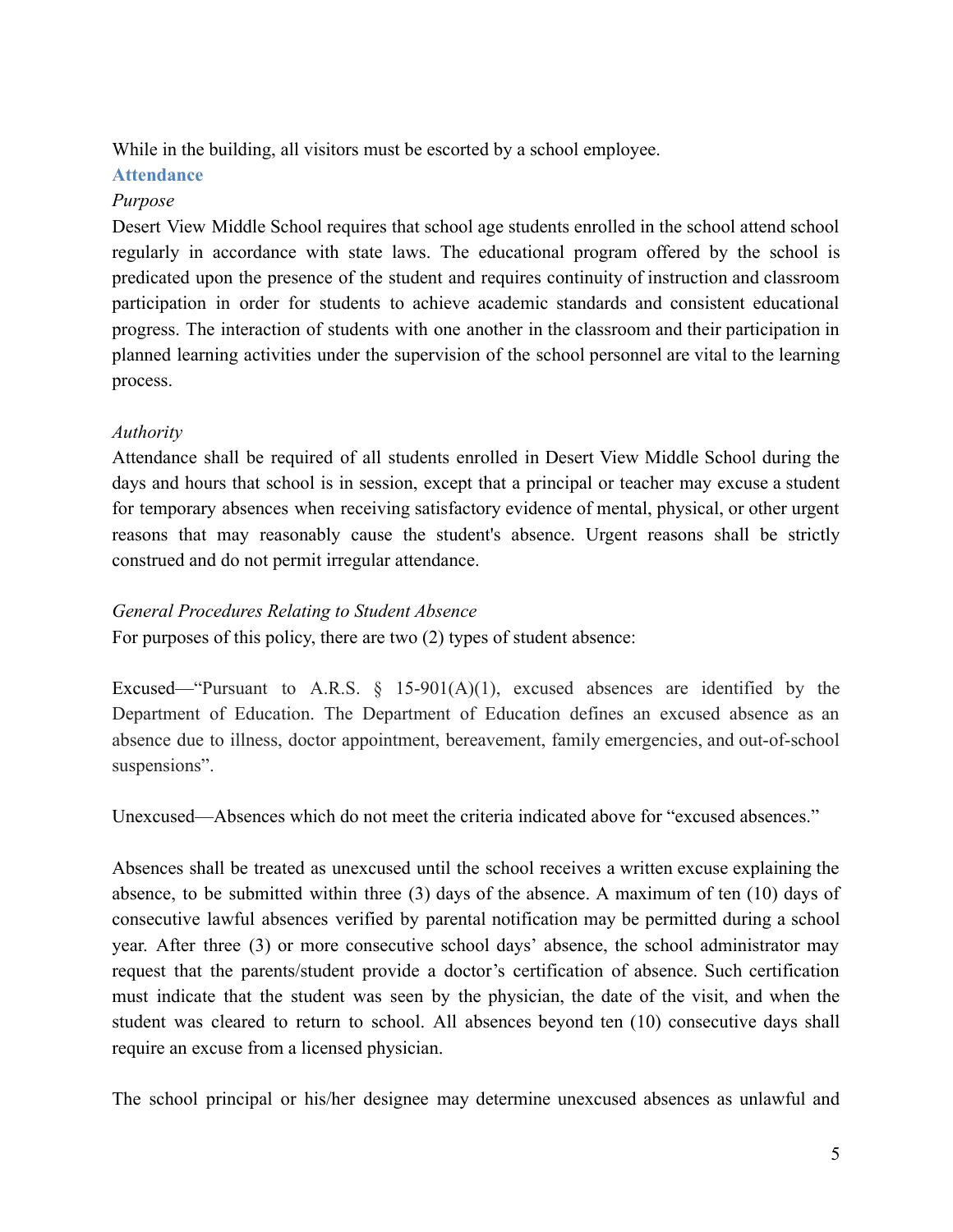report to appropriate authorities infractions of the law regarding the attendance of students below the age of sixteen (16).

The school principal or designee shall issue notice to those parents/guardians who fail to comply with the statutory requirements of compulsory attendance that such infractions will be prosecuted according to law.

The school principal or designee shall be responsible for making direct personal contact with the parent(s)/guardian(s) of any student who has a record of excessive absenteeism, unexcused and/or unlawful absences.

Attendance need not always be within school facilities. A student will be considered in attendance if present at any place where school is considered to be in session by authority of the building principal; the student is receiving approved tutorial instruction, or health or therapeutic services; the student is engaged in an approved and properly supervised independent study, work-study or career education program; or the student is receiving approved homebound instruction; or the student is attending appropriately designated instruction in an approved "concurrent enrollment" program through a local college or university.

All absences occasioned by observance of the student's religion on a day approved by Desert View Middle School as a religious holiday shall be excused. A penalty shall not be attached to an absence for a religious holiday.

The school principal or designee shall, upon a written request of the parents/guardians, release from attendance a student participating in a religious instruction program acknowledged by the school. Such instruction shall not require the child's absence from school for more than thirty-six (36) hours per school year, and its organizers must inform the school principal or designee of the child's attendance record. Desert View Middle School shall not provide transportation to religious instruction. A penalty shall not be attached to an absence for religious instruction.

The school principal or designee shall permit a student to be excused for participation in a project sponsored by a statewide or countywide 4-H, FFA, or combined 4-H and FFA group upon written request prior to the event.

In the case of excused absences, the student will be expected to make up any assignments or tests that have been missed and, for this purpose, will be granted a period of time equal to the length of the absence.

As a general policy, students with unexcused/unlawful absences will not be permitted to make up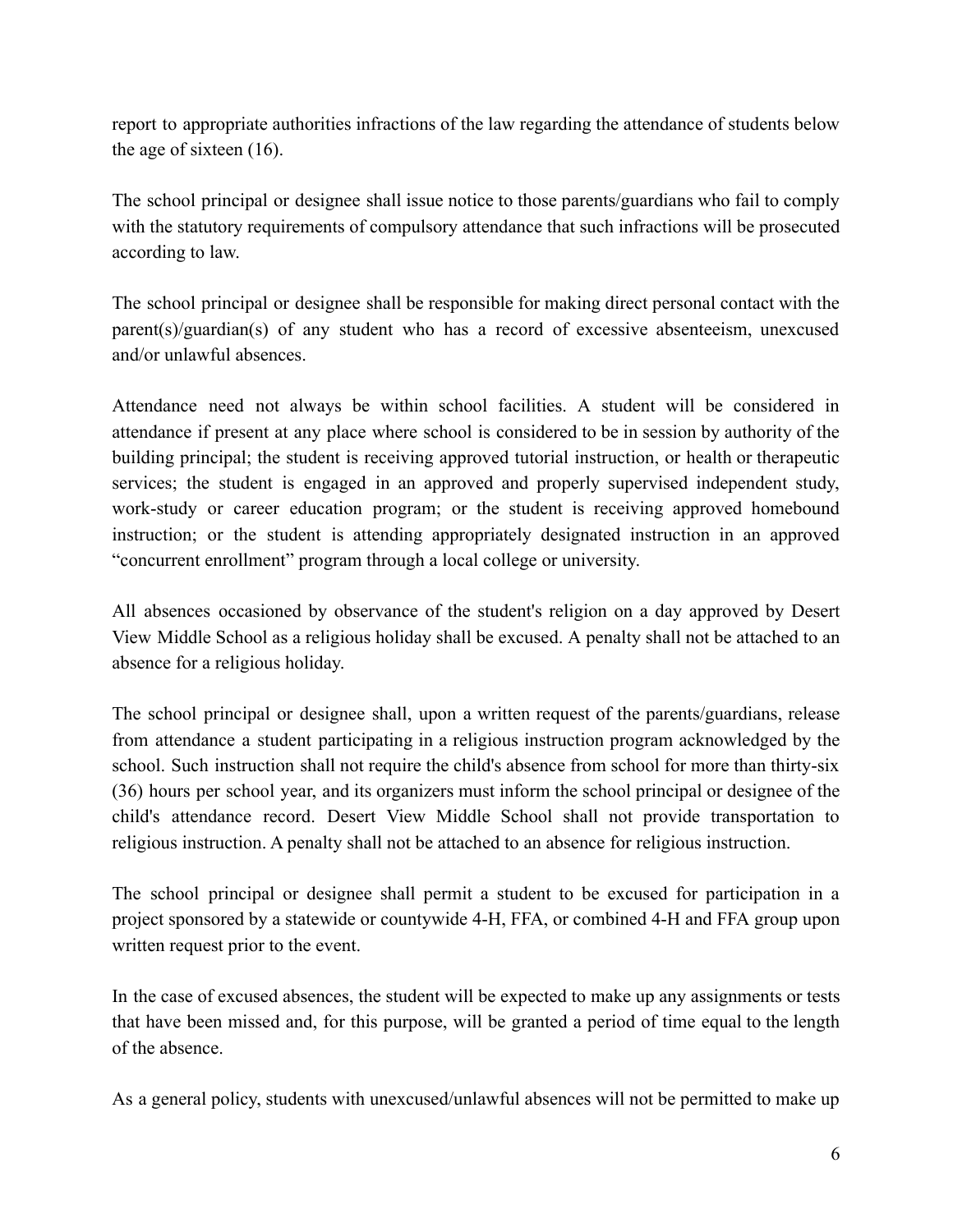assignments or tests missed during the period of absence. The school principal or designee may permit the makeup of work or tests, depending upon the circumstances of each case and the attendance history of the child.

#### **Absence make up**

To eliminate an absence, the student must attend additional time at school, after the traditional school day has ended. This time is set aside from 2:50-3:20 pm Monday through Wednesday and Friday. To have one absence removed, the student must attend this after-school session for consecutive days in a Monday through Wednesday and Friday sequence.

### **Absences impacting academic grades**

If excessive absences arise, the student may be granted no grade for the semester and the student's report card will reflect no grade (NG) issued. For the purposes of this specific policy excessive absences are defined as:

- 9 or more unexcused absences per semester
- 18 or more combined (excused/unexcused) absences per semester

If a student has excessive absences as defined above, the principal will review the specifics of the excessive absences and determine if a grade will be issued or not. If the principal determines that a grade will not be issued, parents will be contacted and afforded the opportunity to meet and provide additional insight that may impact the decision.

### **Absence or late to Class**

Students in school for the day may be excused from class only by a principal. A student who misses a class, or more than five (5) minutes of the class, due to unexcused lateness shall be referred to the administration. Cutting of class and excessive tardies will result in disciplinary action.

### <span id="page-7-1"></span>**Reporting to School**

Students are to report to school by the second bell at 7:50 A.M each morning. Students not present at 7:51 A.M. will be considered tardy to school. All tardiness to school, with the exception of tardiness caused by district transportation, shall be recorded both on a student's permanent record and in a cumulative fashion on the student's report card. Excessive tardiness may result in disciplinary action.

### <span id="page-7-0"></span>**Student Participation in Activities**

<span id="page-7-2"></span>Students MUST be in attendance in order to participate in a school-sponsored activity or event or attend a school-sponsored function. Students who are declared absent from school will not be permitted to attend a school function and will be declared ineligible to participate in activities.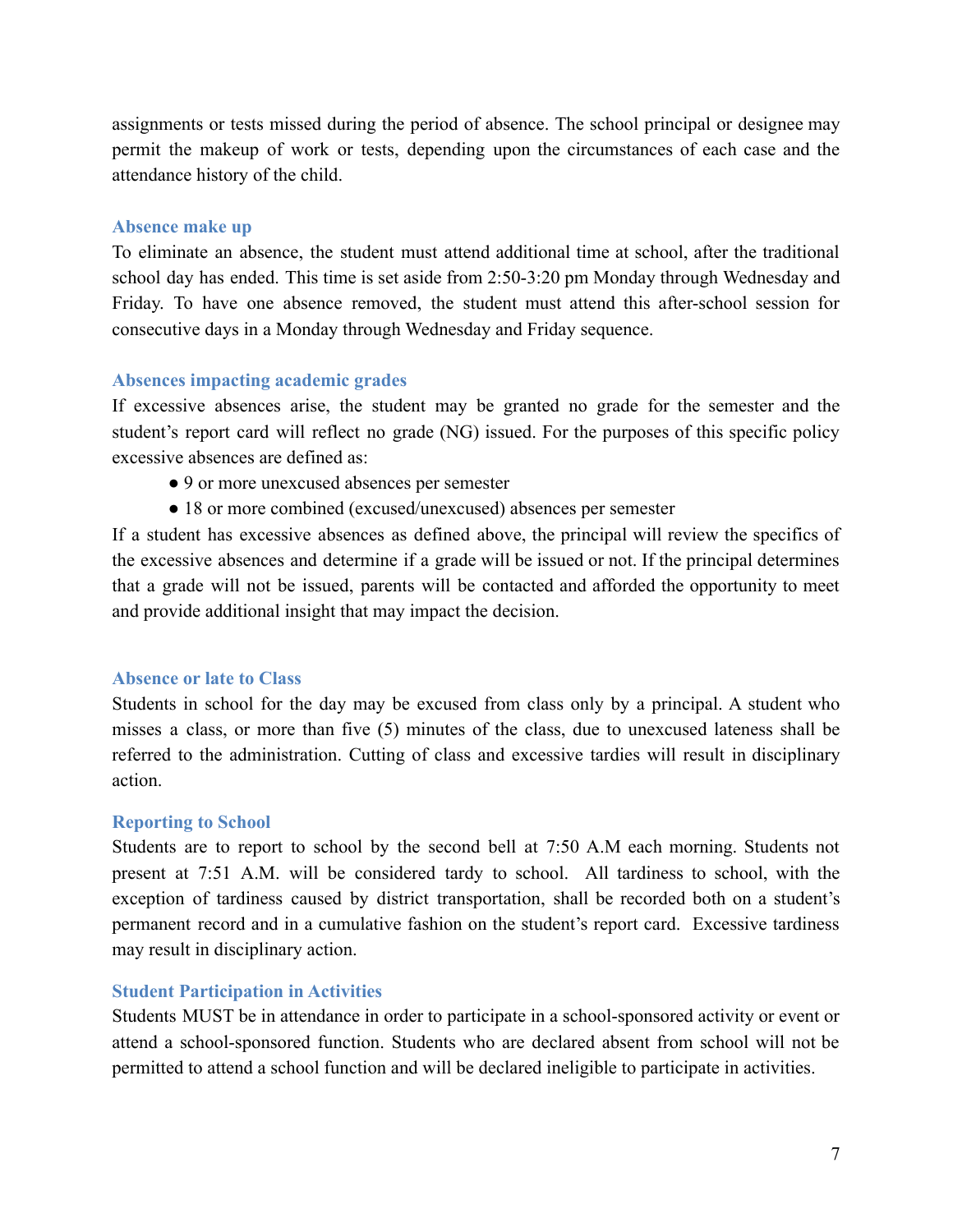# **Educational Tours and Trips**

The school principal may excuse a student from school attendance to participate in an educational tour or trip not sponsored by the school if the following conditions are met:

- Unless unusual circumstances exist, the parent/guardian will submit a written request by means of the school's Educational Trip Request Form, for excusal two (2) weeks prior to the date of the trip.
- The adult directing and supervising the tour or trip is acceptable to the parents/guardians and the school principal or designee.
- Students shall be granted the privilege of making up work missed by excused absence.

However, the responsibility for making up the work lies entirely with the student. Arrangements shall be made with the teachers as to the work which will be missed. The school principal or designee may limit the number and duration of tours or trips for which excused absences may be granted to a student during the school term.

In determining whether a student may be excused from school attendance in order to participate in major school-sponsored trips and/or college visitation trips, the building administrator may give consideration to the student's record of unexcused/unlawful absences and the student's cumulative excused absences for the school year in question. Prior excessive absences may limit participation in school-sponsored trips and activities.

### *Delegation of Responsibility*

The school principal or designee shall develop procedures for the attendance of students which:

- Ensure a school session that conforms with the requirements of state regulations.
- Govern the keeping of attendance records in accordance with state statutes.
- Distribute annually to staff, students, and parents/guardians board policies and school rules and regulations governing student attendance, absences, and excuses.
- Impose on truant students appropriate incremental disciplinary measures for infractions of school rules, but no penalty may have an irredeemably negative effect on the student's record beyond that which naturally follows absence from classroom learning experiences.
- Identify the habitual truant, investigate the causes of truant behavior, and consider modification of the student's educational program to meet particular needs and interests.
- **Ensure that students legally absent have an opportunity to make up work.**
- Issue written notice to any parent/guardian who fails to comply with the compulsory attendance statute, within three (3) days of any proceeding brought under that statute.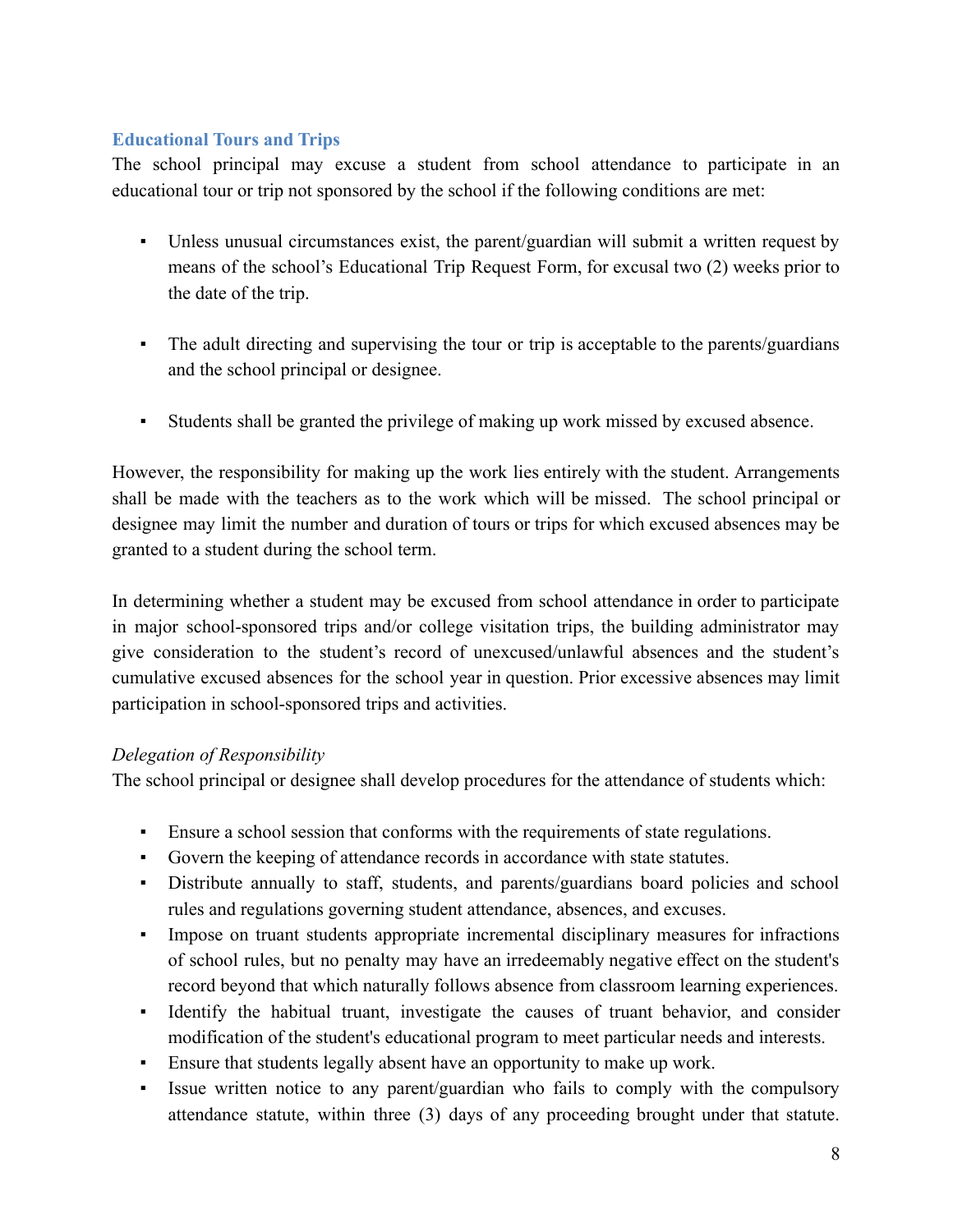Such notice shall inform the parent/guardian of the date(s) the absence occurred, that the absence was unexcused and in violation of law, that the parent/guardian is being notified and informed of his/her liability under law for the absence of the student, and that further violation during the school term will be prosecuted without notice.

Parents/guardians will be notified regarding their student's excessive absences by means of an informative letter. Attendance notification letters are mailed to maintain collaborative attendance efforts between schools and parents/guardians.

If attendance issues arise medical documentation may be required and attendance meetings with principal or designees may be required of parent/guardian and student. If the absence(s) are deemed unexcused, the student will be granted no credit for the course work missed and no make-up privileges will be permitted.

In addition, if the student continues to exhibit a pattern of absenteeism, a letter, under the building administrator's signature, may be sent to the parents or guardians, informing them that a physician's statement will be required for each subsequent absence or the absence will be classified as unexcused or unlawful. Students will be expected to present these excuses within three (3) days of returning to school.

Upon the 10th absence, excused and/or unexcused, parents will be notified by the principal, in writing, that the student's attendance has exceeded the limit of acceptable absences for one school year, and that all subsequent absences will require medical documentation or be deemed unexcused with no make-up privileges for work missed due to the unexcused absence.

Failure to comply with providing medical documentation may result in truancy charges filed with the local law enforcement authority.

The District shall not discriminate against any student regarding attendance in school on the basis of race, color, religion, creed, ancestry, age, gender, national origin, sexual orientation, handicap/disability, or the use of a guide or support animals because of blindness or deafness of the user.

### <span id="page-9-0"></span>**Early Dismissal of Students**

<span id="page-9-1"></span>Early dismissals will be granted for professional medical services, personal illness approved by the principal or designee, emergencies approved by the principal or designee, or reasons approved in advance by the principal. All requests for early dismissals are subject to approval at the discretion of the principal.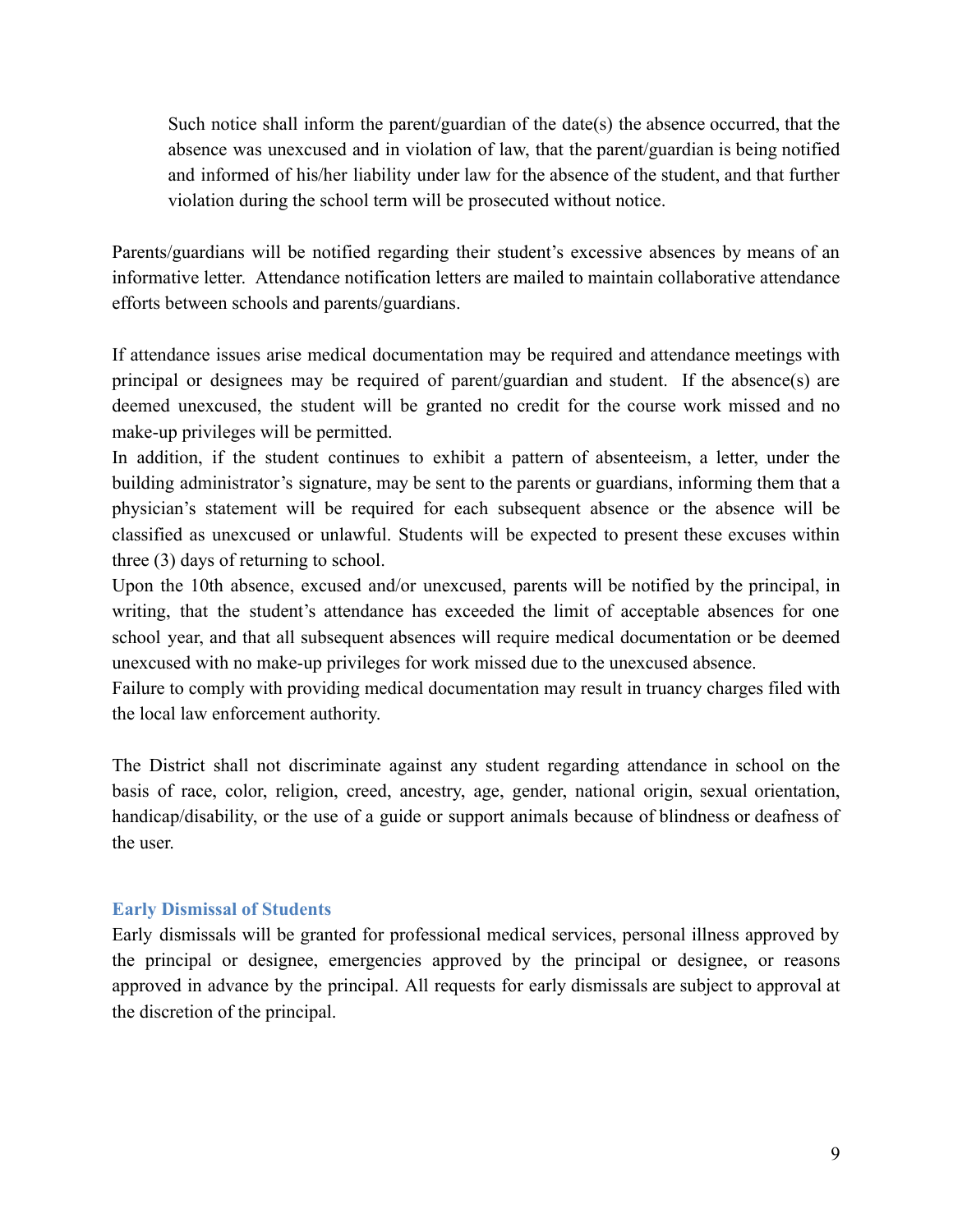#### **Bus Conduct**

All school district rules and policies are in effect on district provided transportation. In the interest of a safe, orderly and pleasant ride on the school bus, students are expected to be courteous, cooperative, and have self-control.

Except when assigned by a principal or driver, there are no reserved seats on the bus. Students will take seats available as they get on the bus and will not "save" a seat for any other student. Students are not permitted to stand while the bus is in motion. Students are not permitted to put hands, arms or heads out of bus windows. For the safety and well-being of students, cameras with audio and video recording capabilities are installed on district school buses. Students should wait for the bus to come to a complete stop before entering or leaving the bus.

Students are not to tamper with or deface anything on the bus, nor are they to throw anything out the windows. Financial responsibility rests with the student for damage done to the bus. Emergency doors are to be used only in an emergency and not in the ordinary exit from the bus. Eating, drinking, smoking, drug use, and using abusive language are strictly forbidden on the bus. Pushing, shoving, and any other unnecessary roughness will not be tolerated.

When departing from the bus to cross the highway, students are required to cross in front of the bus and be careful of traffic coming in either direction along the highway. The bus driver is responsible for the bus and the safety of its occupants. The driver's directions shall be followed at all times. Any situation that needs attention on the bus should be reported to the driver at once. The driver will bring serious or repeated infractions to the attention of the building principal for resolution.

Transportation and safety should be everyone's concern. Serious and persistent violations of transportation rules and lack of consideration for others on buses may lead to a suspension of bus riding privileges.

#### <span id="page-10-0"></span>**Dress and Grooming**

A student's manner of dress or hair style is the responsibility of the student and his/her parents or guardians. It is the responsibility of the school to stress decency, cleanliness, and appropriateness of dress for school; therefore, it remains the final decision of the administration in cases of questionable attire. Unless otherwise stipulated by the school principal or designee with prior notice, all students will adhere to the uniform policy of the school at all times.

In cases wherein free dress is permitted on a specific school day, students will exercise appropriate decorum. Examples of inappropriate dress in a school setting include items such as: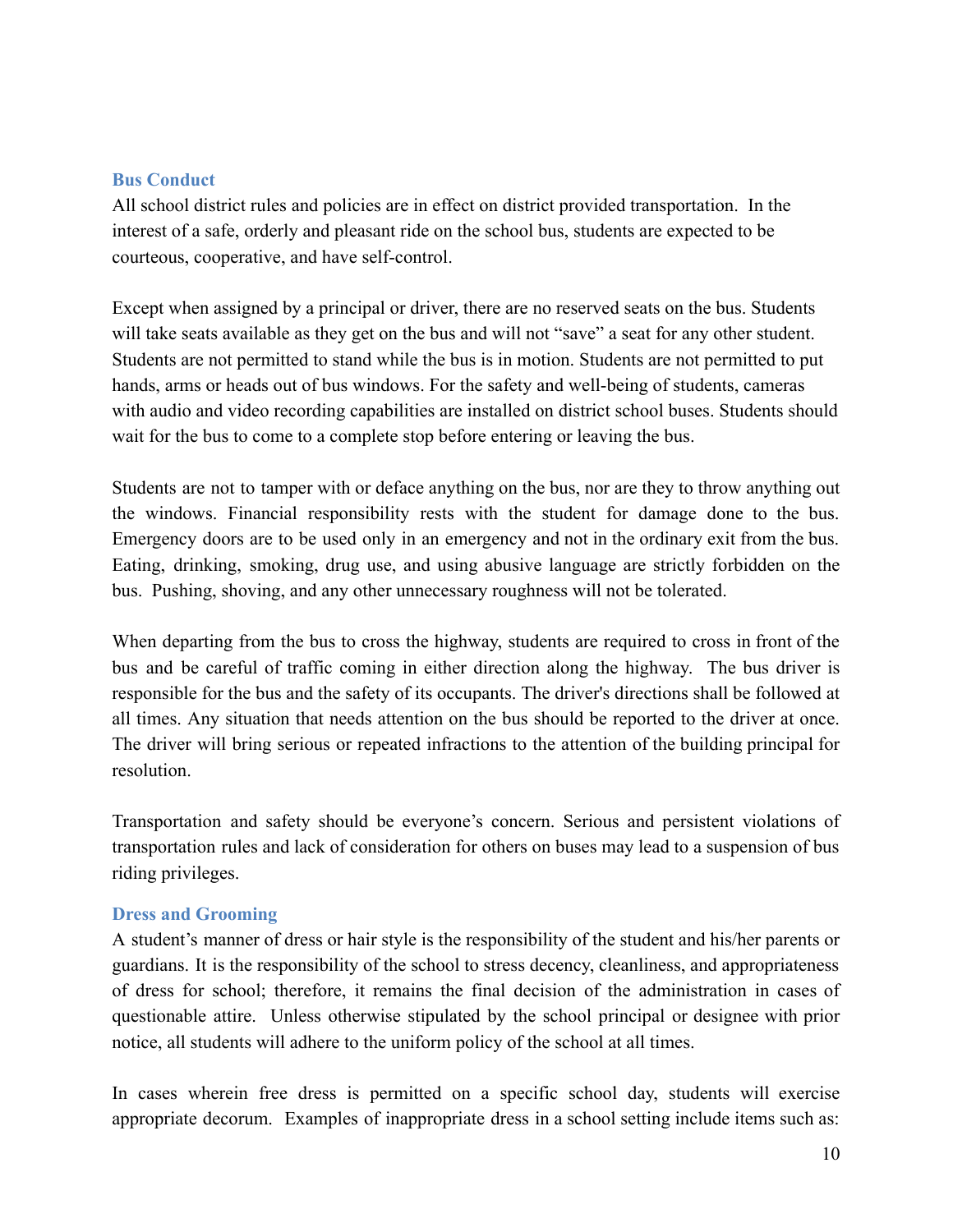halter tops, tube tops, bare midriffs, see through clothing, clothing depicting or suggesting sexual activity, innuendo, alcohol, drugs, violence, offensive or provocative materials, jeans with holes or rips in them, and any attire deemed inappropriate by a member of the administrative team.

Appropriate undergarments need to be worn and not visible. No extremely tight, exceedingly loose, or revealing clothing will be considered suitable school dress. Students deemed to be in violation of this policy will be required to make the necessary adjustments to their attire or will be removed from the educational setting. Additionally, students are not permitted to wear hats, hoods, or any other type of headgear in the school at any time.

School dress code is: Navy Blue or White polo shirt with school logo for middle school  $(6<sup>th</sup>-8<sup>th</sup>$ grades). Students may wear Khaki or Navy Blue pants, shorts, skirts, capris, or skorts. Shorts must be no shorter than three (3) inches above the knee. Pants, shorts, skirts, capris, or skorts must be Dickies type material. Pants, shorts, skirts, capris, or skorts can not be denim material. Students cannot wear jeggings, jeans, sweat pants, or basketball shorts as part of their regular uniform. If the student opts to wear a jacket it may consist of one or more colors, or it can be a plain solid color with our school logo. Shoes must be closed-toed and closed-heeled. The shoe must enclose the entire foot. If you have any questions please speak to the main office.

Physical Education Clothing - On PE days students may choose to wear school approved athletic wear or their school uniform. School approved athletic wear consists of shirts that are solid gray, shorts that are solid color, and no shorter than 3 inches above the knee. Workout pants and/or yoga pants may be worn, but they must be solid black. Yoga pants or work out pants must be solid with no mesh or openings.

### <span id="page-11-0"></span>**Web 2.0 Policy**

Web 2.0 is a broad term commonly used when referring to the implementation and usage of Weblogs (commonly called "blogs") and wikis in the classroom setting. Blogs and wikis are both a special type of Web page that can be created and easily updated using a Web browser.

Throughout the school year teachers may require students to participate and be active in academic discussions and activities utilizing blogs or wikis. Speech that is inappropriate for class is not appropriate for a blog or wiki. Debate and conversation with other students directly related to academic content is encouraged while utilizing Web 2.0, but it is also expected that students will conduct themselves in a manner that is reflective of a representative of Desert View Middle School.

<span id="page-11-1"></span>Students who do not abide by this policy or more specific Web 2.0 policies set forth by their classroom teacher may lose their opportunities and privileges to participate in such classroom activities.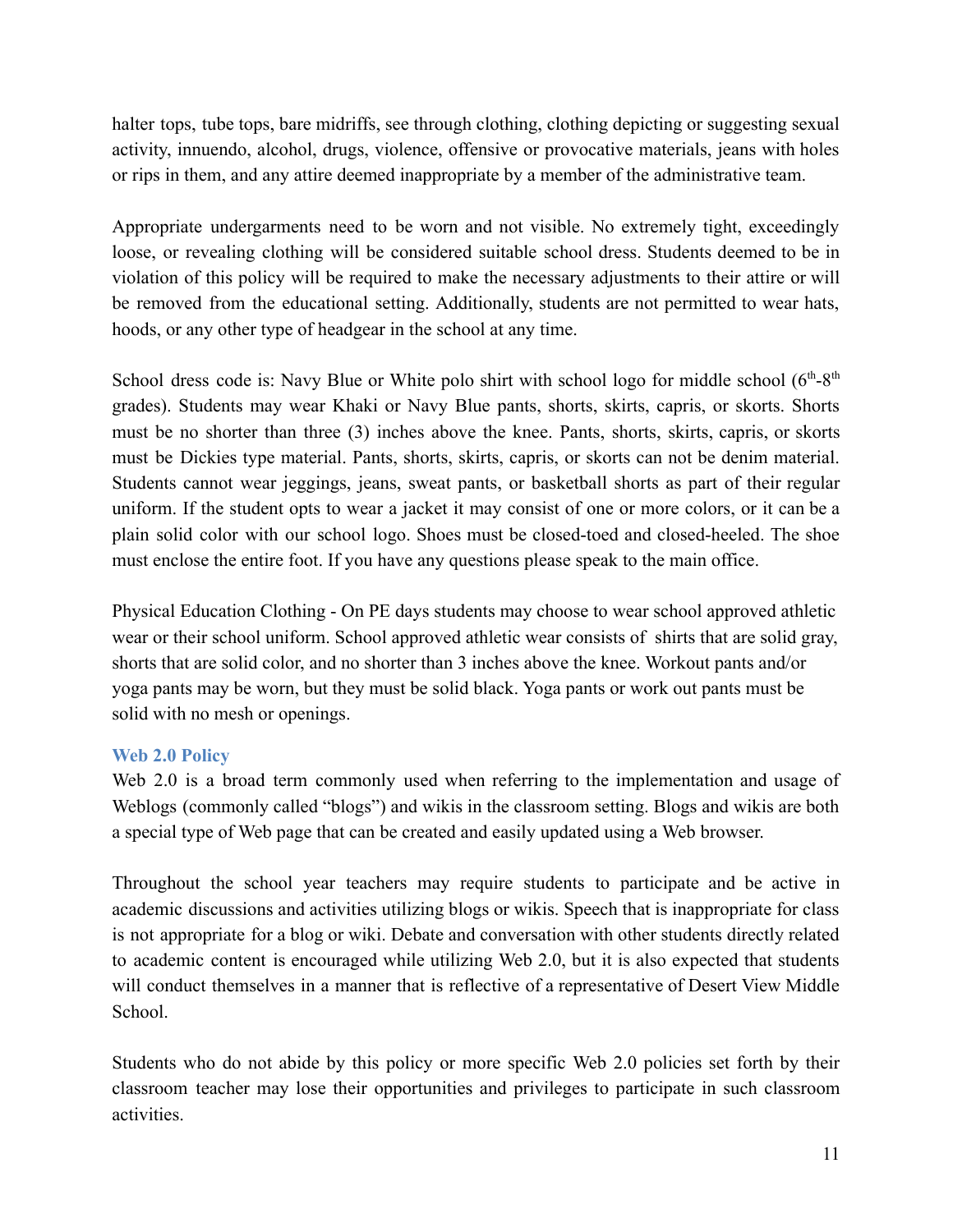### **Technology Acceptable Use Policy**

Use of technology at Desert View MS is a privilege, not a right. All students registered at Desert View MS will be given a network account and applications appropriate for their grade level and course selection. Students are responsible for the security of their accounts. Protect your password. Keep it to yourself to protect your work. If you are found using someone else's account, appropriate discipline and/or suspension will occur.

Any user shall be required to abide by and conform to generally accepted rules of computer use guidelines. Desert View MS staff shall monitor computer activities and be directly responsible for enforcement of this agreement. Students shall be required at any time when asked to display and reveal any information on the Desert View MS network and random checks of accounts may be performed.

# **Computer Use Guidelines**

Computers shall be used as tools of instruction, record keeping and learning. Treat them with respect. Any vandalism of any kind shall result in suspension, cancellation or revocation of access privileges or restitution as may be deemed by the school.

*\**Vandalism is defined as any attempt to harm, impair, modify or destroy data from another user. Vandalism shall include, but not be limited to, the uploading or creation of computer viruses, damage or destruction to computer software or hardware, or illegal use of the computer in such a manner that may cause damage or destruction to the integrity of the Desert View MS networks. Restitution in the form of repair or replacement of equipment as deemed by the school to include legal action may be taken.

Appropriate language shall be used at all times. Users shall not use profanity, cursing, vulgarity, sexually explicit language, diagrams, photographs or other information that is obscene or abusive.

Any activity in violation of state or federal law shall be prohibited. If Desert View MS discovers use of the network for such activity, the appropriate city, state, or federal law enforcement authorities shall be notified.

As a safeguard against viruses, no one shall at any time attempt to install software without permission from the DVMS system administrator.

Computer settings such as printer settings, screensavers, backgrounds, window layouts, cursors and other hard drive components should not be changed, edited or deleted at any time. This is considered a restricted area.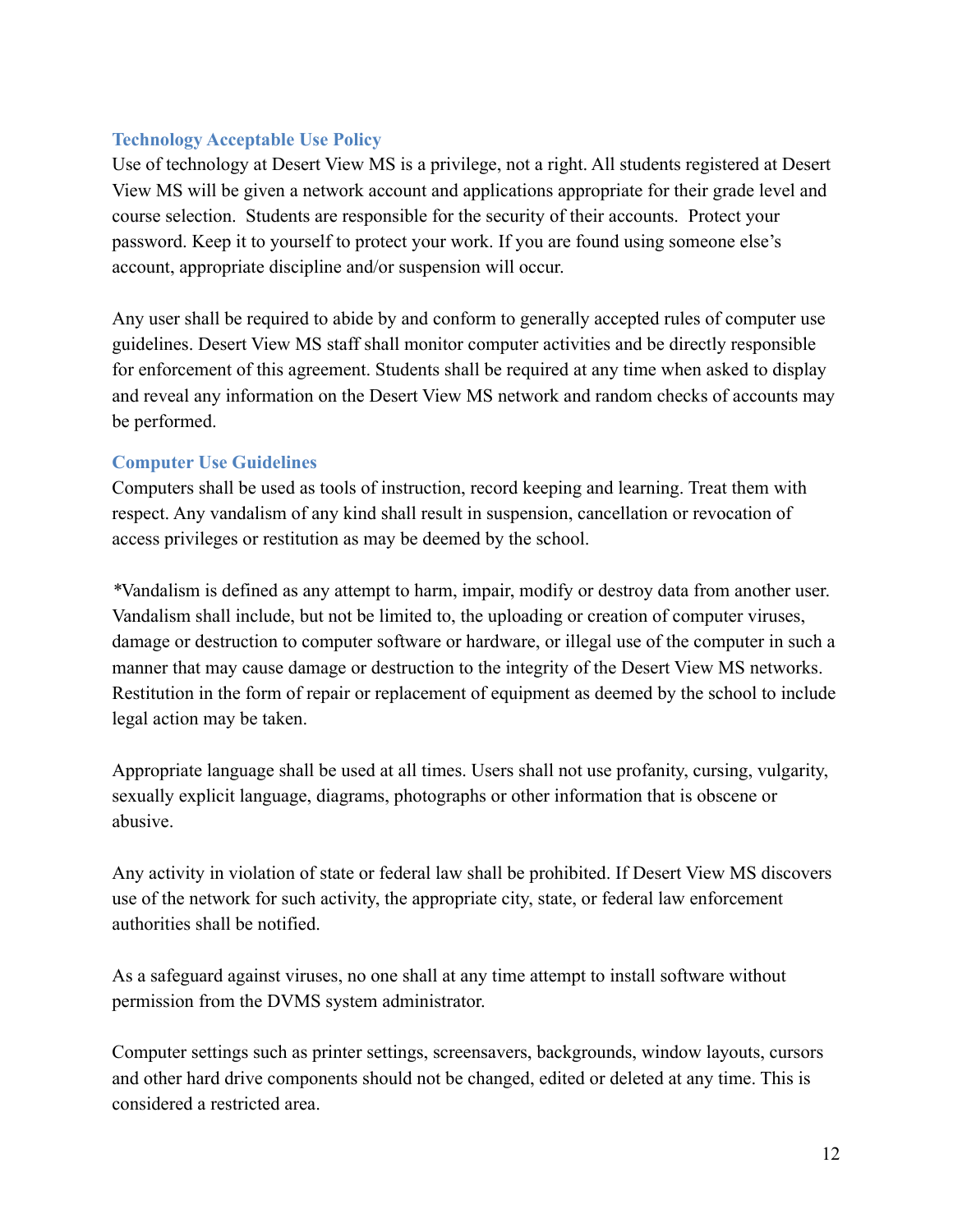A student's use of a computer should not interfere with the system as a whole. Playing stand-alone games shall be allowed only under the following guidelines:

- No one shall upload games to individually owned diskettes or download games from the Internet to any computer.
- Any games or software that interferes with system resources will be removed from the system. Disciplinary action will follow.

# **Cell Phone Policy**

All cell phones must be turned off and remain in the student's backpack during school hours. In the event a student is inappropriately using a cell phone during school hours, the student's phone may be confiscated. Parents will be required to pick it up from the office.

Smartwatches may be worn if used appropriately. Students may not make calls, texts, or use smartwatches for class work purposes.

### **Fire Drills**

By State Law, schools are required to have unannounced fire drills. For the protection of students and staff, fire drills are conducted monthly. During evacuation procedures, students are required to promptly follow directions of staff and those in recognized authority.

Students are to report to the specified area designated by your teacher and wait for the signal to return to class. It is the student's responsibility to report to the assigned area and teacher. Attendance will be taken.

#### **Evacuation Procedure**

In the event of a threatening person on campus, DVMS will scatter to known rally points. The school administration will work with responding agencies to ensure the safety of all students and staff. The school administration will communicate with parents in a timely manner and determine if school will continue in session for the day.

### **Grading Procedures**

<span id="page-13-0"></span>Evaluation procedures for all students must be equitable and consistent. It is the responsibility of the administrators and staff to make professional judgments regarding the achievement of each student. It is the responsibility of each student to comply with the established regulations that affect academic performance. These regulations are applicable for grades 6-8.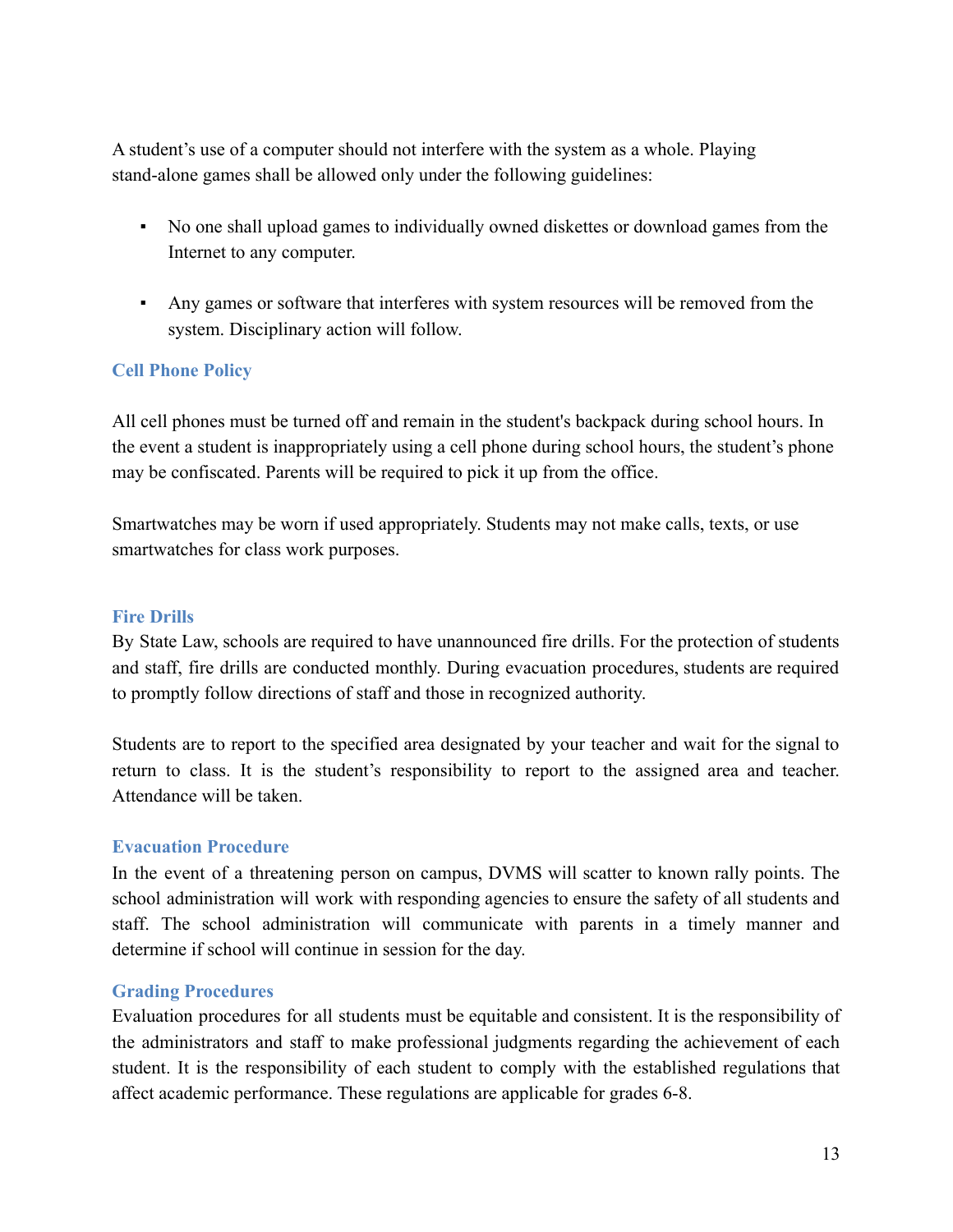### **Credit Eligibility**

A minimum 65% final course average must be achieved in order to be eligible to receive credit for an enrolled course.

#### Letter Grades

Letter grades of A, B, C, D and F will be issued in all courses at semester intervals and at the end of the course (final grade).

#### DESCRIPTOR LETTER GRADES PERCENTAGE RANGE

| <b>Advanced Work A</b>    | $100 - 90$ |
|---------------------------|------------|
| Proficient Work B         | $89 - 80$  |
| <b>Basic Work C</b>       | 79 - 70    |
| <b>Basic Work D</b>       | $69 - 65$  |
| <b>Below Basic Work F</b> | $64 - 0$   |

#### <span id="page-14-0"></span>**Progress Reporting**

<span id="page-14-1"></span>Parents and students have access to their child's progress at all times through the school's online grade reporting system, PowerSchool,

<https://carpediemschools.powerschool.com/public/home.html>

All parents and students have their own assigned login information. Questions regarding student grades should be made directly to the evaluating teacher. Students and/or parents in need of additional assistance may contact the school administration. For help viewing PowerSchool, please contact the school office for assistance.

#### **Student Transcripts and Student Records**

Parents/Guardians and students have the right to review their child's school records. Arrangements for review may be made through the main office. In an effort to preserve the confidentiality of students and in compliance with law, student records will not be released to colleges, business schools, technical schools or employers without written authorization from students. Please allow two school days to process the request for records.

#### **Student Work**

<span id="page-14-2"></span>Teachers are encouraged to evaluate, record, and return in a timely fashion all student work that is collected. At the beginning of the course, students will be advised concerning relevant information necessary to successfully complete the course and evaluation procedures.

The procedures for making up work may be found in the Attendance section of this handbook. Absences from class may impact negatively on a student's academic progress. Failure to complete work assigned as a result of absence will negatively affect the student's grade. A student does not have a right to make up work missed due to an unexcused absence. Suspension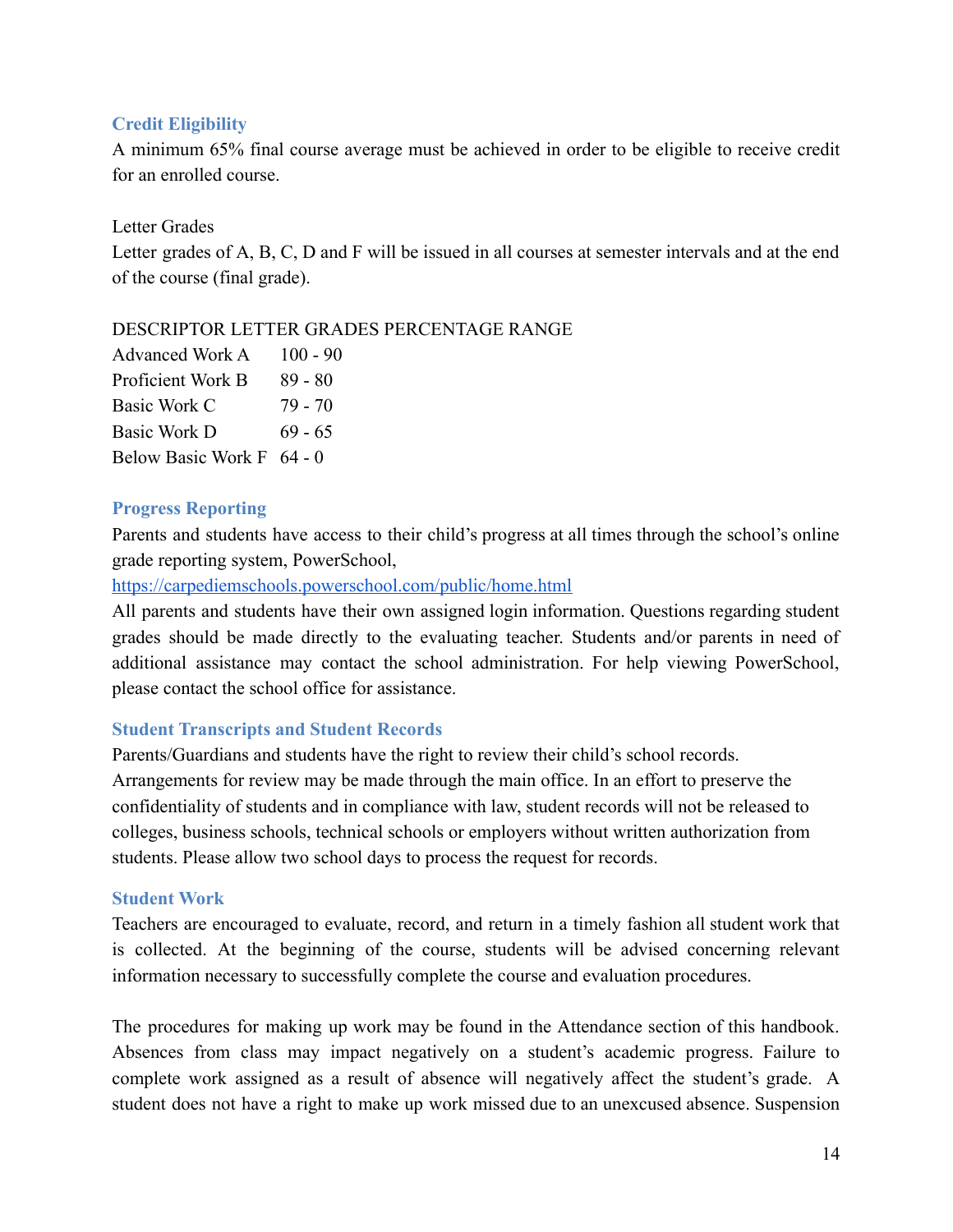from school is an excused absence.

In extraordinary situations, opportunities to make up work or take tests missed during an unexcused absence may be offered. These opportunities are left to the discretion of the principal after consultation with the teachers.

#### <span id="page-15-1"></span>**Class Participation**

Class participation is a valid component in student evaluation. However, grades may not be lowered for inappropriate classroom behavior. Such behavior must be addressed within the school's discipline procedure.

#### <span id="page-15-0"></span>**Student Awareness**

At the beginning of a course, the teacher will inform students of the method used to calculate semester and final grades. Students should be made aware of the specific components that determine these grades and of the value of each component if a specific value is assigned.

#### **Appeal of Grade**

The teacher is the primary evaluator. Parents or students who wish to appeal a course grade should appeal to the teacher. Parents or students who remain unsatisfied following the appeal to the teacher may appeal to the principal.

#### **Honor Roll**

An Honor Roll is published to recognize students for their academic performance. All students are eligible to be recognized as Honor Roll students provided they are enrolled full time.

#### **Lunches**

<span id="page-15-2"></span>Hot Lunches are NOT provided by the school**.** Students may bring sack lunches or purchase a lunch provided by local vendors.

#### **Retention Policy**

Students are not retained from one grade level to the next. This is because the student always works at their instructional readiness level (IRL), regardless if that IRL is above or below the student's grade level as determined by the state. The school also provides various intervention programs to address any gaps in learning.

#### <span id="page-15-3"></span>**Emergency Contact Information**

DVMS must have emergency contact information on file for each of our students.

Parents/guardians are required to notify the front office with information changes. The contacts listed on the emergency information form will be the only ones permitted to pick up students. Appropriate identification will be required when picking up the child.

#### <span id="page-15-4"></span>**Photos and Videotaping**

Photos and videotape footage of Desert View Middle School students involved in various school-related activities are often used as part of the district's community relations program and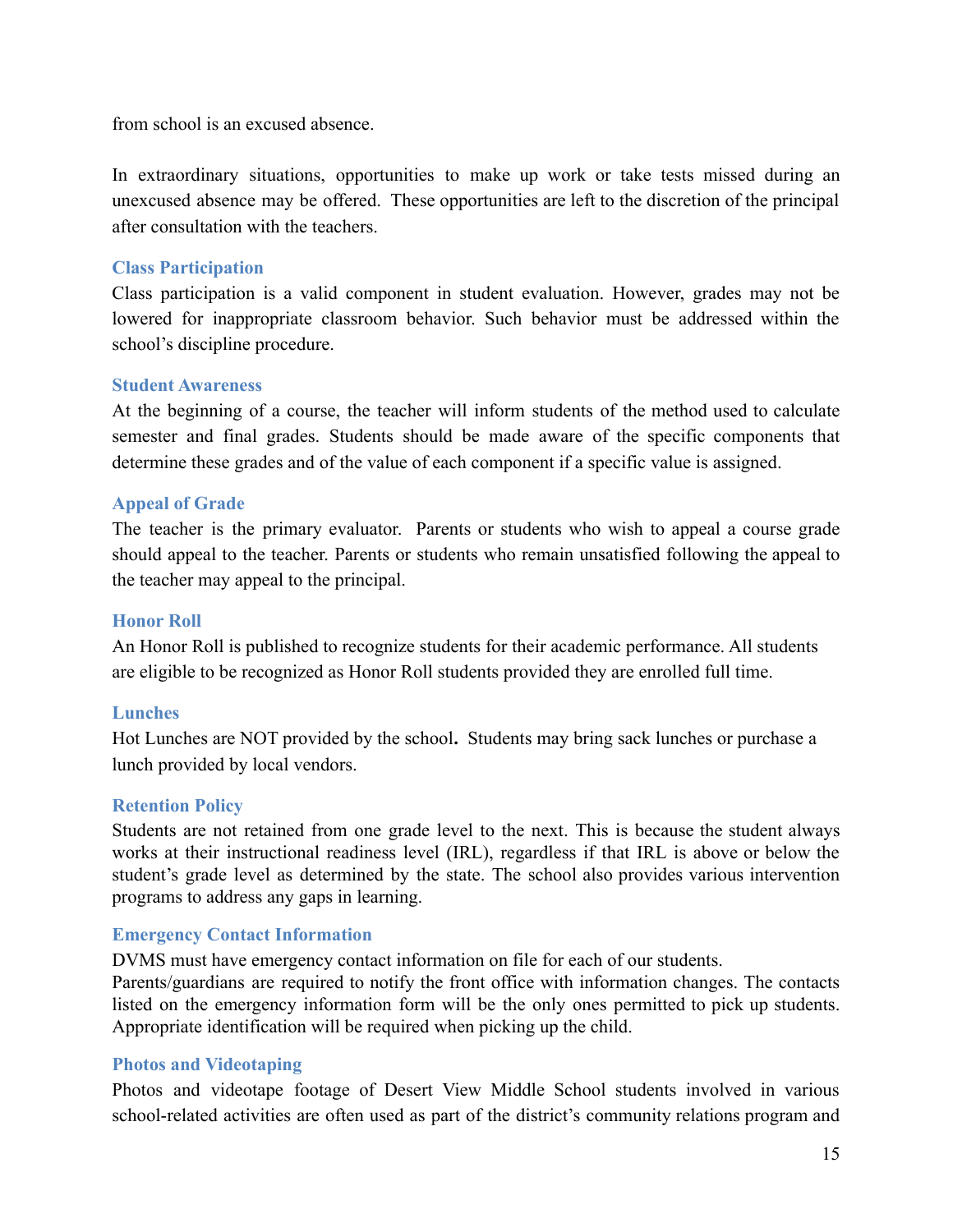for professional development. Photographs or video clips may be used in district publications, video productions, newspapers, television and district or individual classroom websites. On web sites, if the student is identified at all, only a first name will be used. Staff members may, in the course of their professional development, wish to videotape a lesson for analysis. Students may appear in such videos, but there will typically be a single copy of the recording.

<span id="page-16-0"></span>We request that students do not take photos or videos of staff, other students, or during school sanctioned events. If administration is made aware that a student has taken a photo or video, they will ask the student to delete the video/photo. Parents will be notified when this occurs.

### **Student Code of Conduct**

#### *3 B's Initiative*

We believe everyone deserves a safe, supportive, and orderly learning environment. We encourage appropriate behaviors by teaching, guiding, directing, and providing opportunities for new learning to occur. We create opportunities for students to practice and succeed in making responsible and effective choices in order to reach their academic potential and contribute to the school community.

The students should always:

- Be Responsible
- Be Respectful
- <span id="page-16-1"></span>▪ Be Empowered

### **Safe Schools Policy**

### *Purpose*

Stress caused by student violence rebounds throughout a school. Desert View Middle School is dedicated to helping educators ensure safe and secure learning environments, free from crime and fear, where the business of quality education can be carried out without interruption.

### *Philosophy*

The school addresses many aspects of a child's development. One of the aspects, social skills acquisition, can greatly affect the development of students. The student who consistently demonstrates acceptable behavior will experience success in many areas, including academic achievement, peer acceptance, emotional growth, and self-esteem.

Desert View Middle School believes that a safe, productive, and positive climate can be provided by the appropriate and timely implementation of the guidelines. The school also believes that, if students show respect to all people at all times, a positive atmosphere can be maintained.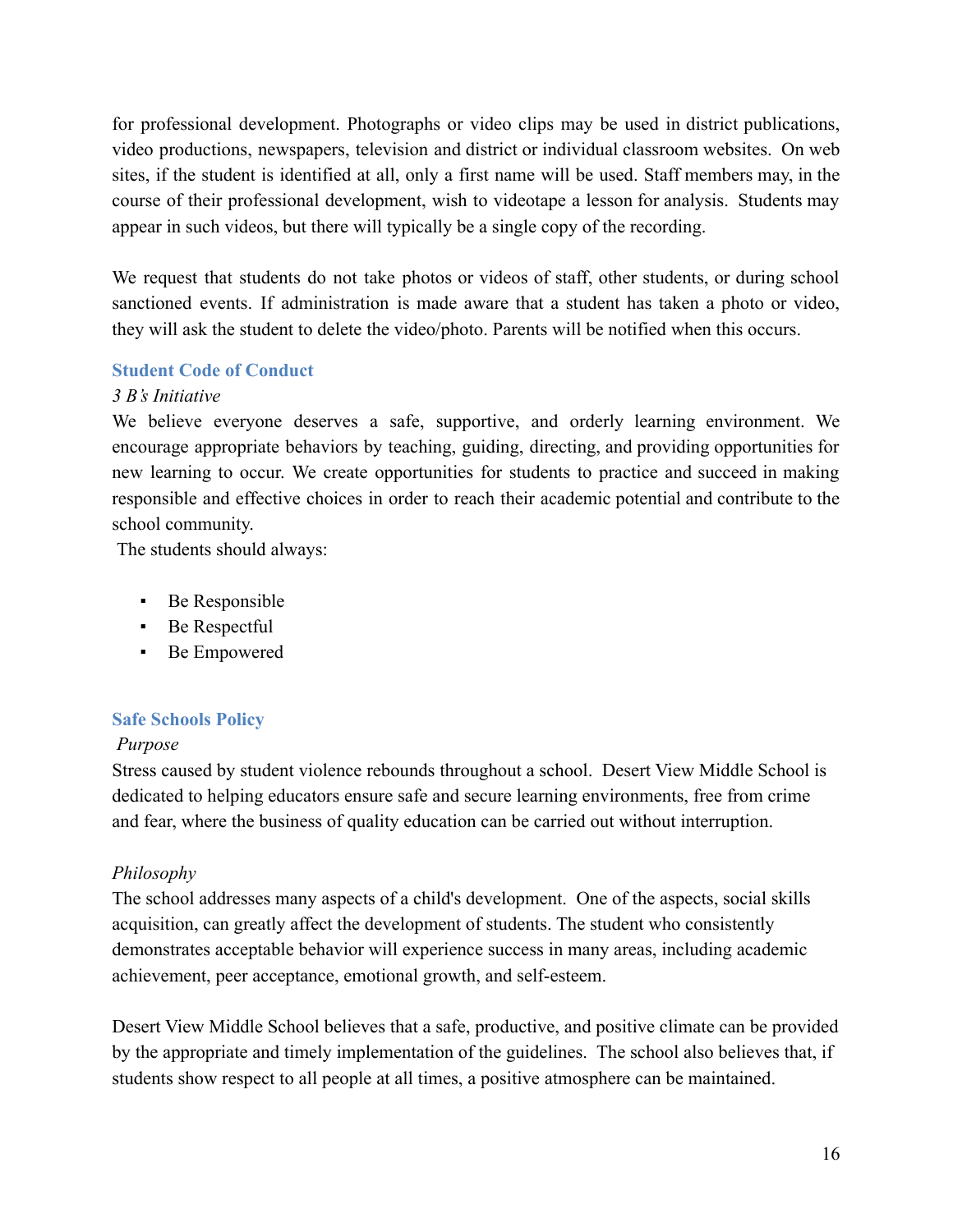The school uses a progressive discipline approach in dealing with misbehavior. The school has a program of behavior and consequences that begins with teacher intervention and progresses through a number of consequences that may ultimately lead to permanent expulsion from school.

To guarantee that all students will experience the excellent educational climate they deserve, the Desert View Middle School has developed these behavioral guidelines.

### *Authority and Responsibility*

The school has the authority to make reasonable and necessary rules governing the conduct of students in school. The goal is to develop positive, constructive student behaviors. Discipline is administered to modify inappropriate behavior.

The school will implement and enforce the rules, regulations, and procedures set forth in this discipline policy. The lines of authority in dealing with discipline rest first with the teaching staff and the school principal. The school also recognizes this, or any discipline policy, cannot be effective without the full cooperation of the entire staff, parents, and the students of the school.

# *Student Responsibility*

Students have a great responsibility in being good citizens of their school. Their responsibilities include regular school attendance, conscientious effort in classroom work, and conformity to school rules and regulations. Students share with the administration and faculty a responsibility to develop a climate within the school that is conducive to wholesome learning and living. It is the responsibility of each student to respect the rights of the teachers, administrators, students, and all others who are involved in the educational process.

It is the responsibility of students to be aware of all rules and regulations for student behavior and to conduct themselves in accordance with them. Students, therefore, must obey school rules and work through channels to effect changes. Such changes may be accomplished by working through class officers, homeroom representatives, the student council, or meeting with administration.

### <span id="page-17-0"></span>**Discipline Code**

An important goal of the Desert View Middle School is to help students develop self-discipline. Students share the responsibility of maintaining an atmosphere within the school that is conducive to wholesome learning and living. No student has the right to interfere with the education of others.

Students are expected to follow the discipline code. When this does not occur, the principal or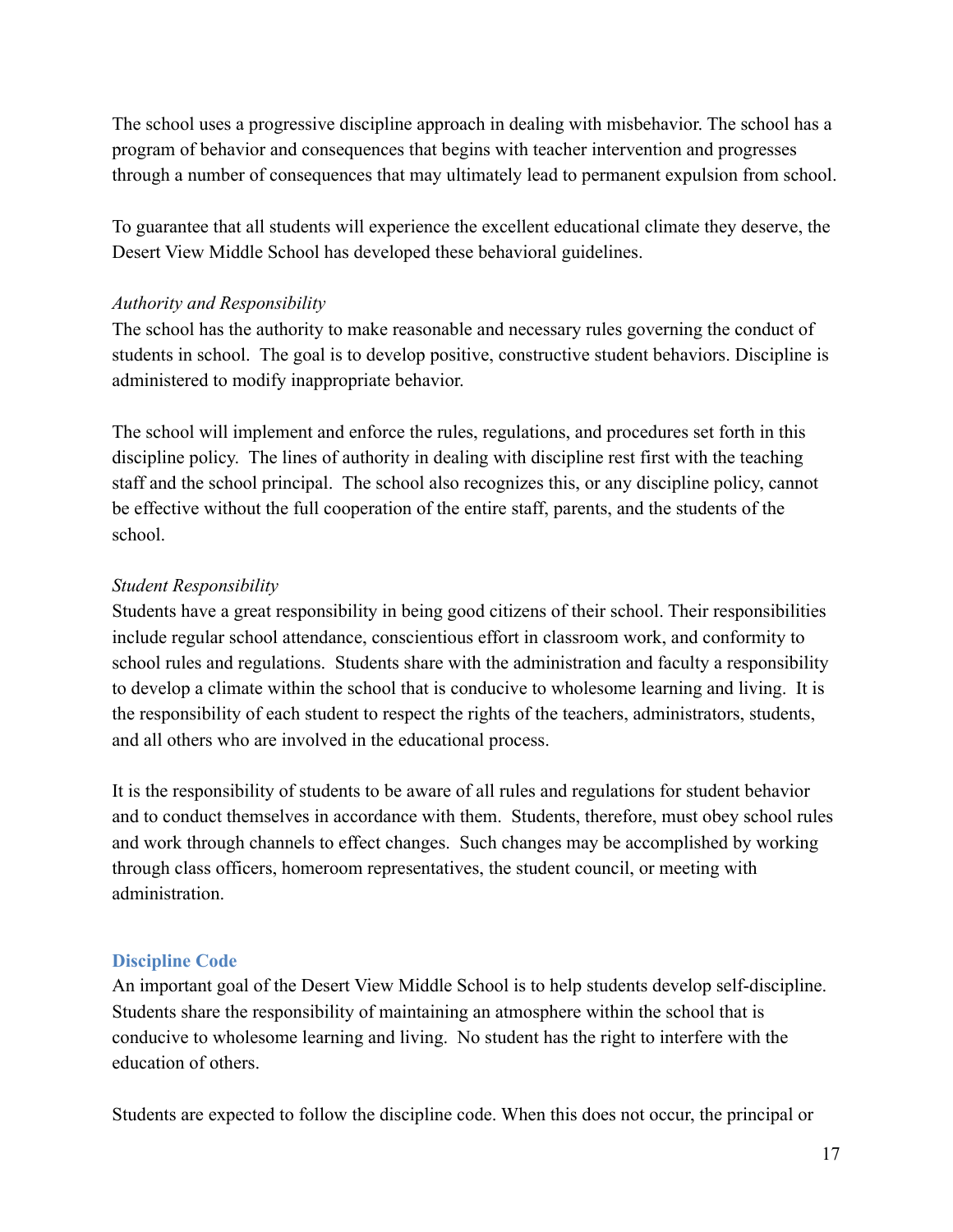designee will take disciplinary action, taking into consideration the nature of the offense and the number of similar offenses committed by that student. A student who commits an offense for the first time will be assigned a lesser penalty than the student who continues the same inappropriate behaviors. The principal or designee may require a parental conference or informal hearing to resolve the problem.

### **Discipline Matrix**

The school will use the chart below as a guide for addressing student violation of the discipline code.

| <b>Desert View MHS Discipline Matrix</b>                                                                                                                                                                                                  |                 |                 |                        | <b>Potential Additional</b>                       |
|-------------------------------------------------------------------------------------------------------------------------------------------------------------------------------------------------------------------------------------------|-----------------|-----------------|------------------------|---------------------------------------------------|
| Offenses:                                                                                                                                                                                                                                 | 1st Consequence | 2nd Consequence | <b>3rd Consequence</b> | <b>Consequences for</b><br><b>FurtherOffenses</b> |
| Fail ure to Make Academic Progress                                                                                                                                                                                                        | А               | B.C             | B.C.D                  | B.C.E.J                                           |
| Tardiness                                                                                                                                                                                                                                 | Д               | B.C             | B.C.D                  | B.C.K                                             |
| Classroom Disruption                                                                                                                                                                                                                      | А               | B.C             | B.C.D                  | B,C,E,J                                           |
| Dress Code Violation                                                                                                                                                                                                                      | А               | B.C             | B.C.D                  | B.C.E.J                                           |
| Misuse of Electronics-Non-offensive                                                                                                                                                                                                       | Д               | B.C             | B.C.D                  | B.C.E.F                                           |
| Misuse of Electronics-Offensive                                                                                                                                                                                                           | B.C             | B.C.D.E         | <b>B.C.E.F</b>         | B.C.E.F.G                                         |
| Inappropriate Language/Disrespect                                                                                                                                                                                                         | А               | B.C             | B.C.D                  | B.C.E.F                                           |
| Ski pping Class                                                                                                                                                                                                                           | А               | B.C             | B.C.D                  | B.C.E.J                                           |
| Lyingto Staff, Cheating, Plagerism                                                                                                                                                                                                        | B.C             | B.C.D.E         | <b>B.C.E.F</b>         | B.C.E.F.G                                         |
| Stealing (Non-criminal)                                                                                                                                                                                                                   | C.D.E.I         | C.F.I           |                        |                                                   |
| Destruction of Property (Non-criminal)                                                                                                                                                                                                    | C.D.E.I         | C.F.I           |                        |                                                   |
| Possession of Tobacco, including<br>Vaporizing Nicotine (inclusive of<br>lighters/matches)                                                                                                                                                | C.D.E.H         | C.F.H           |                        |                                                   |
| Criminal offenses-i.e. possession or<br>under the influence of drugs/alcohol,<br>possession of any weapon ("toys"<br>included), criminal theft, other illegal,<br>activities, and bullying (harrassment,<br>intimidation, fighting, etc.) | C.E.F.G.H.I     |                 |                        |                                                   |

Note: School administration reserves the right to use discretion regarding each offense.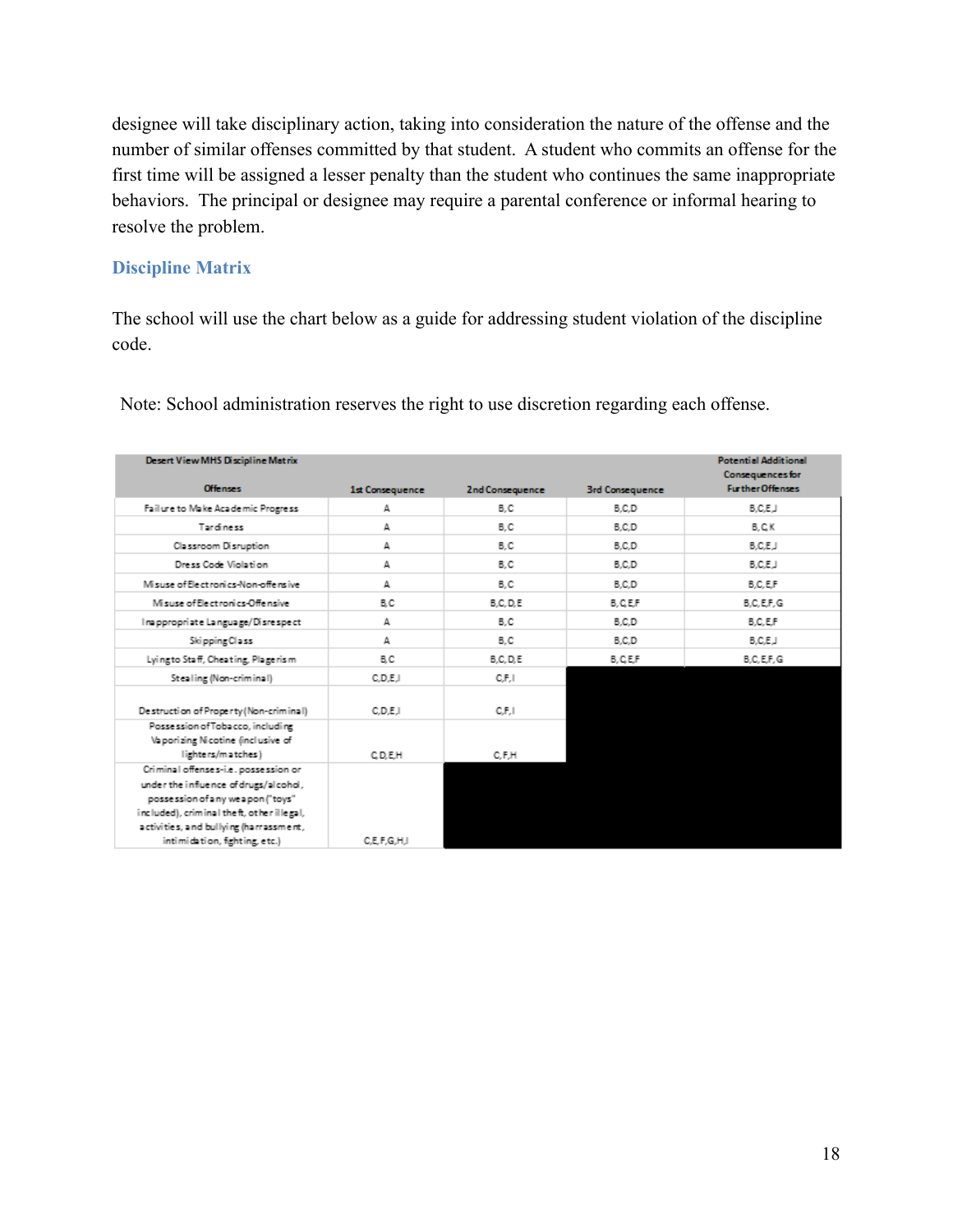| Code | Description                                                     |
|------|-----------------------------------------------------------------|
| А    | Verbal Warning                                                  |
| в    | <b>Parent Contact</b>                                           |
| Ċ    | <b>Parent Conference</b>                                        |
| D    | <b>Behavior Contract</b>                                        |
| E    | Out of School Suspension 1-9 Days                               |
| F    | Long Term Suspension (Semester)                                 |
| G    | Expulsion                                                       |
| н    | Confiscation                                                    |
|      | Restitution                                                     |
|      | Long term suspension for failure to                             |
| J    | follow staff directions                                         |
| к    | Long term suspension for failure to<br>follow attendance policy |

# **Investigation process of student violations of conduct of code**

When school administration becomes aware of a possible student violation of the conduct code they will begin an investigation process. This process may include the following actions:

- Student interviews
- Staff interviews
- Review of video footage

During the investigative process students may be asked to provide written statements of the incident being investigated.

At the conclusion of the interview process administration will determine whether a violation of the conduct code has occurred, and if so the appropriate discipline will be administered. At that time parents will be contacted and informed of the results.

If administration determines a criminal offense possibly occurred, law enforcement will be contacted. When law enforcement officials are on campus investigating a possible criminal offense they will notify the school administration when parents may be contacted.

# <span id="page-19-0"></span>**School Safety Reporting (HB2119-A.R.S. § 15-153)**

DVMS complies with state legislation requiring charter schools to:

- 1. Report to local law enforcement any suspected crime against a person or property that:
	- a. is a "serious offense" or involves a "deadly weapon" or "dangerous instrument" or "serious physical injury;" and
	- b. any conduct that poses a threat of death or "serious physical injury" to an employee, student or other person on school property.
- 2. Notify the parent or guardian of each student who is involved in a suspected crime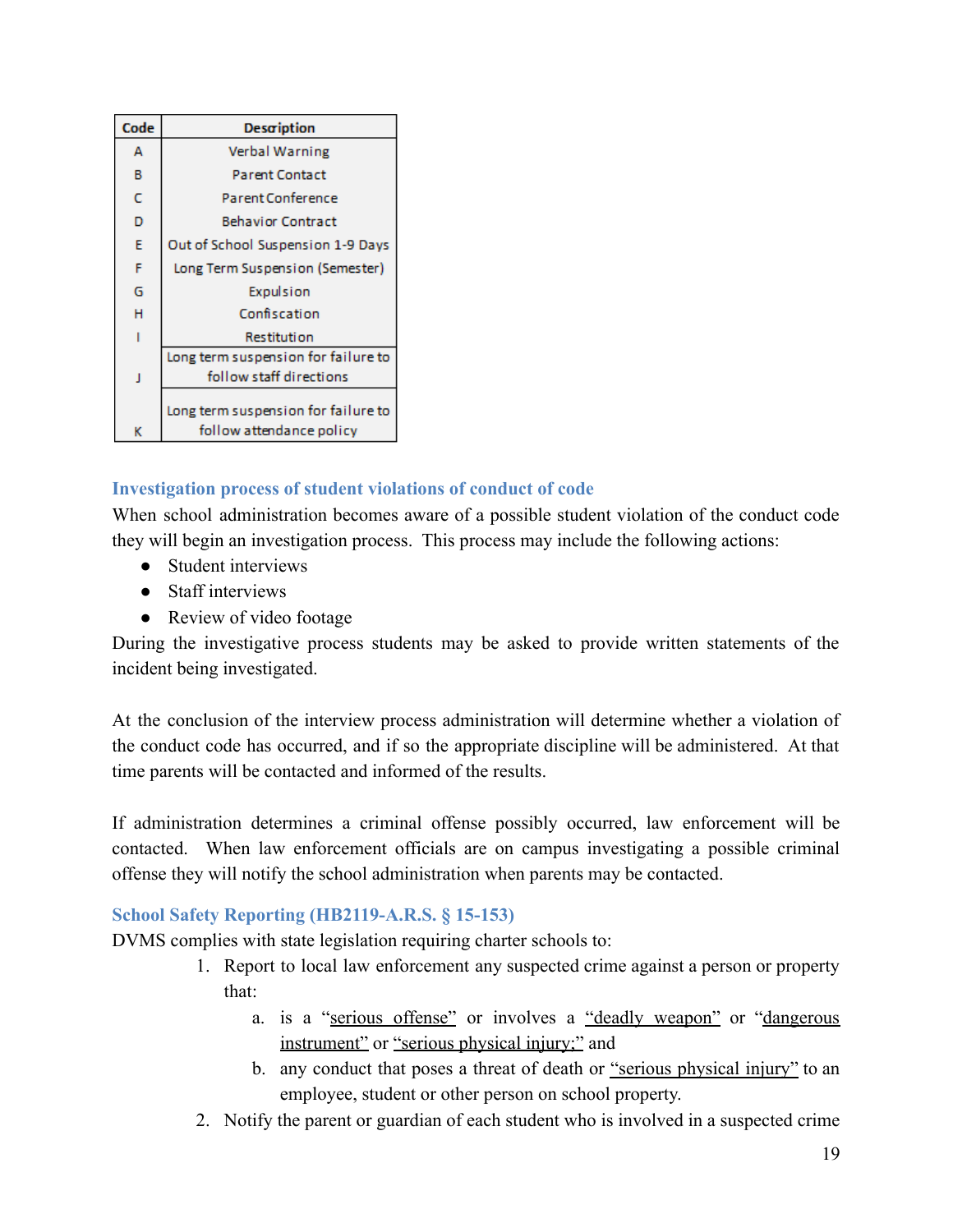or any conduct described above.

3. Require employees to comply with reporting requirements, to maintain a record regarding any employee who is disciplined under the policy, and, on request, make that record available to any public school that is considering hiring that person.

### **Confiscation of Materials**

Confiscation of materials refers to a student in possession of something that is considered to be either illegal or inappropriate in a school building. This will include, but not be limited to, fireworks and related explosive devices, lighters, or anything that could be considered a threat to the health, safety, or welfare of another student or staff member.

#### <span id="page-20-0"></span>**Out-Of-School Suspension**

Temporary suspension will mean exclusion from school for an offense for a period of one to ten days by the school administration. The student and parents will be informed of the reasons for the suspension and will be given an opportunity to respond.

<span id="page-20-1"></span>In some cases a parental conference will be held before a student is readmitted to school. This may be done via telephone or face-to-face contact.

### **Long Term Suspension/Expulsion**

At the point that a student has accumulated out of school suspensions totaling 10 days (not required to be consecutive) in a semester, they will be long term suspended. Long term suspension means exclusion from school for the remainder of that semester and may include additional semesters. Expulsion means permanent removal from the school.

<span id="page-20-2"></span>In cases involving possible long term suspensions or expulsion, the student is entitled to a formal hearing, which is a fundamental element of due process. A formal hearing may be held before the entire Board of School Directors or a duly authorized committee of the Board. The hearing committee's decision is advisory to the Board. A majority vote of the entire Board is required to expel a student if a formal hearing has been requested.

#### **Care of School Property**

Any waste or misuse of school materials or property, or the careless treatment of furniture and equipment may involve restitution for the damages. Payment must be made for the cost of repair or replacement of school property. A student who marks or otherwise damages school property must pay for its repair or replacement.

#### <span id="page-20-3"></span>**Smoke-Free Schools**

It is the policy of the Desert View Middle School that the use of smoking or smokeless tobacco products (including electronic cigarettes or parts of electronic cigarettes), is prohibited on school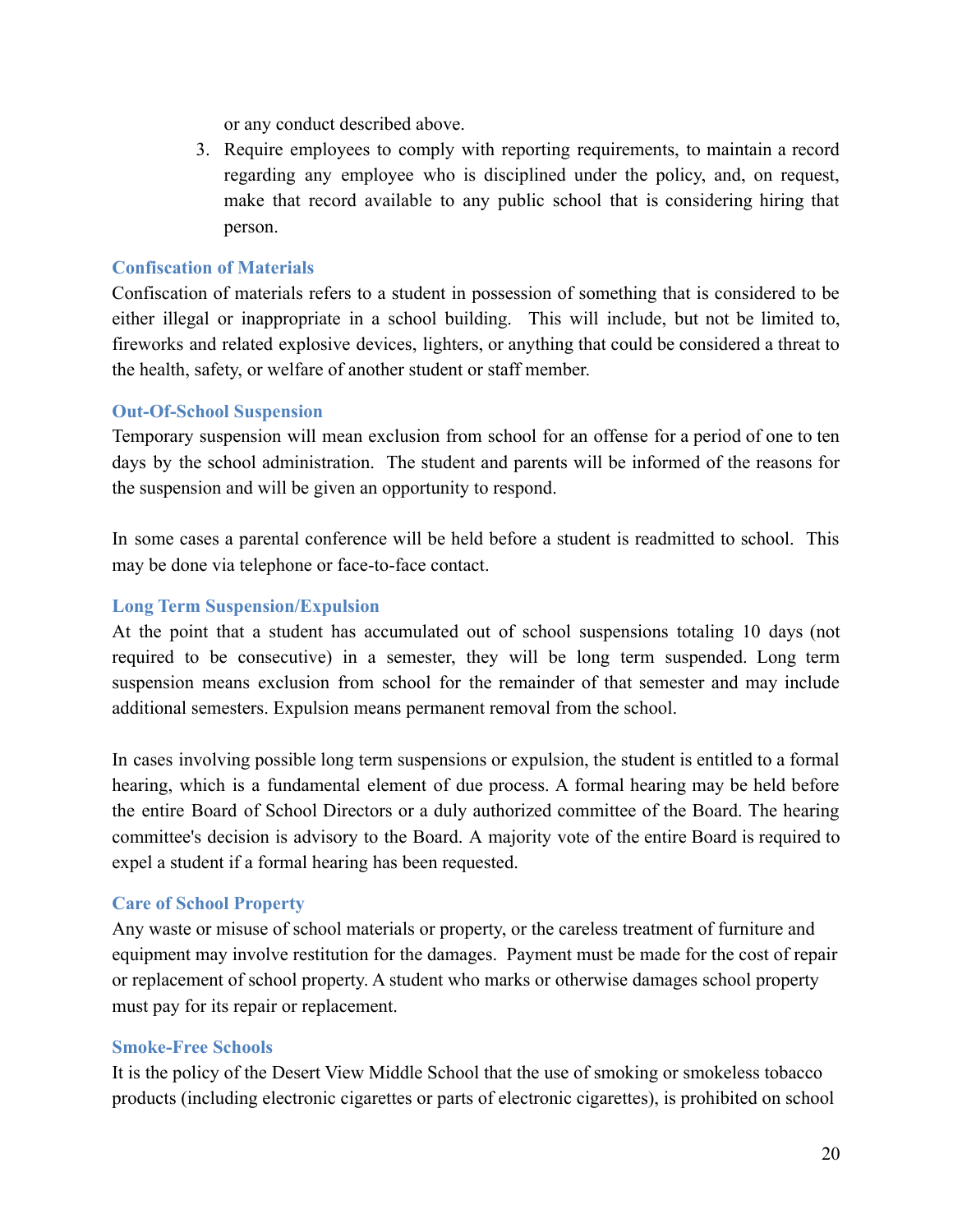<span id="page-21-0"></span>property or during school sponsored events at all times. School property is defined as owned, leased by, or under the control of the Desert View Middle School.

#### **Substance Abuse**

It is the school's policy to prevent and prohibit the possession, use, mimic of use, sale, mimic of sale, distribution, or intent of distribution, of any illegal or controlled mood-altering chemical medication, or abused chemical not approved by the health office. This includes on school property, at school-sponsored events, on school buses, and en route to and from school by any mode of travel.

Students violating the school's substance abuse policy will be disciplined using the school's discipline matrix.

# **ARS § 36-798.03** Tobacco products prohibition at schools and school-related areas; exception; violation; classification

A. Tobacco products are prohibited on school grounds, inside school buildings, in school parking lots or playing fields, in school buses or vehicles or at off-campus school sponsored events. For purposes of this subsection, " school" means any public, charter or private school where children attend classes in kindergarten programs or grades one through twelve.

### **Firearms/Weapons**

Desert View Middle School will discipline a student using the school's discipline matrix if the student brings a weapon to school, to a school-sponsored activity, or onto any public conveyance providing transportation to a school or school-sponsored activity. In addition, the school principal, in the case of an exceptional student, shall take all steps necessary to comply with the Individuals with Disabilities Education Act.

The term "weapon" shall include, but not be limited to, any knife, cutting instrument, cutting tool, nunchaku, firearm, shotgun, rifle, ammunition, and any other tool, instrument or implement capable of inflicting serious bodily injury.

#### <span id="page-21-1"></span>**Bomb Threats**

<span id="page-21-2"></span>Desert View Middle School will discipline a student using the school's discipline matrix if the student insinuates a bomb threat in any way.

### **Vandalism**

All violations –Student will be required to pay for damages and may be suspended from school.